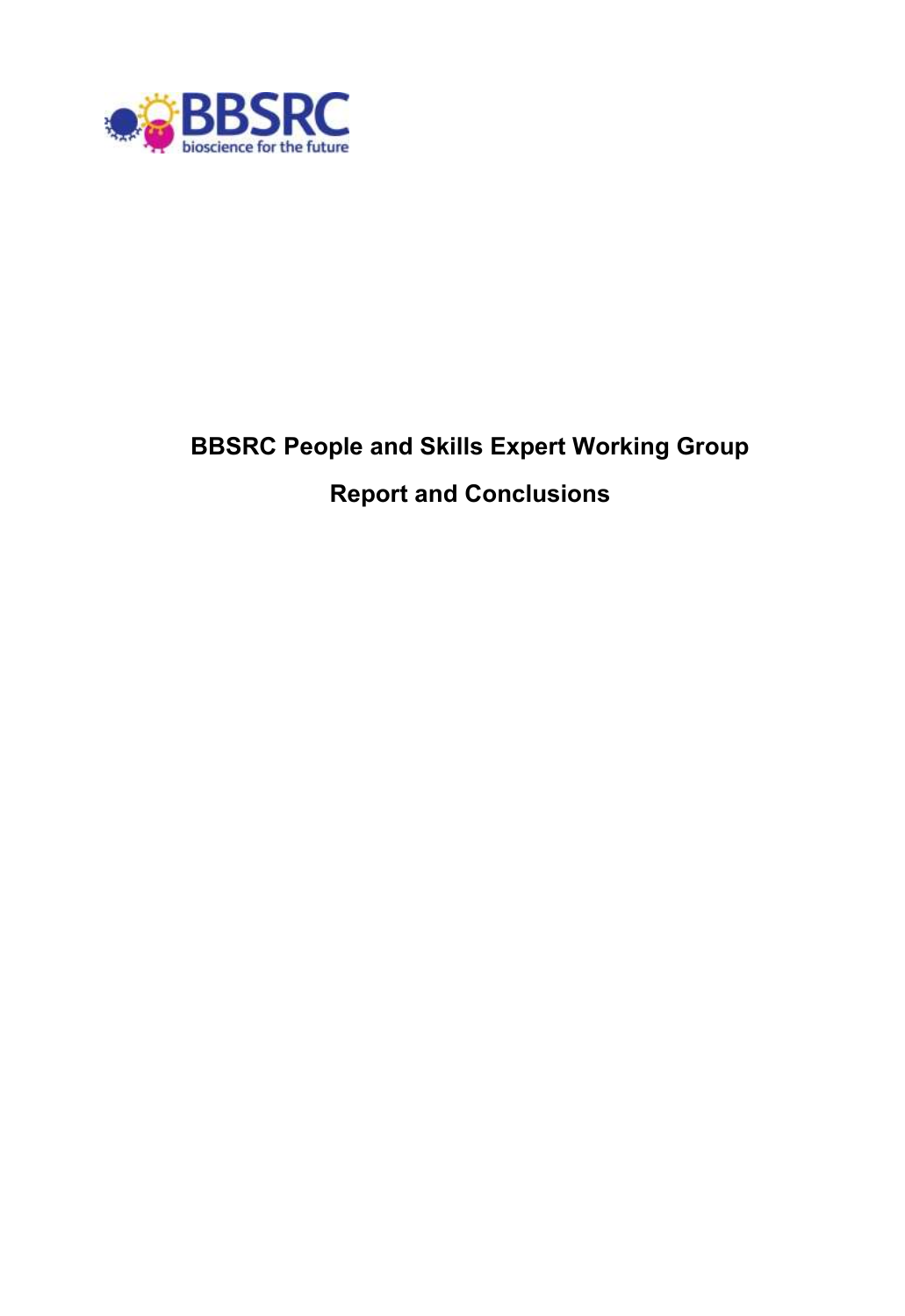#### **Executive Summary**

- 1. In response to discussions at the BBSRC Exploiting New Ways of Working and Bioscience Skills and Careers Strategy Advisory Panels, BBSRC convened an Expert Working Group to consider issues related to People and Skills relevant to the Exploiting New Ways of Working Enabling Theme. The Expert Working Group considered background information and discussion topics provided in previous working groups, as evidence for some of the issues raised, and conducted a community survey.
- **Conclusion 1:** Applied skills, such as statistics, to plan statistically rigorous experiments, and skills in computational tools, to modify tools and use custom tools and platforms, are particularly important.
- **Conclusion 2:** There is a perception that technology and instrumentation specialists within the biological sciences have to fulfil extra criteria, as both experts and leaders in their own field, and also being able to demonstrate their application on a leading biological problem. This can be exacerbated by the difficulty in recording scientific outputs, such as continuing innovation in software, technology or instrumentation, with conventional markers of esteem such as publications in high impact journals. Provision of equipment funding without resource to support trained staff remains a point of concern. As in all disciplines, the transition from postdoctoral level to academic positions is difficult.
- **Conclusion 3:** Fellowships can be a route from postdoctoral to research leader positions, but the low numbers of fellowship awards risks failing to take full advantage of the available talent pool, and, in terms of numbers supported, represents a poor return on investment. The high value of the award makes the transition from postdoctoral researcher to David Philips Fellow exaggerates an already significant step.
- **Conclusion 4:** The UK has a strong base to build on, with provision of e-Learning through the DTP programme a positive step. It is, however, difficult for researchers to be able to reach outside of their own discipline to access skills and training. Without exposure to multidisciplinary skills in mathematical and computational topics, biological research teams may be increasingly reliant on researchers with skill sets from outside the biological sciences, and outside the UK. The decline in funding for MSc programmes has weakened a route for 'discipline-hopping' and advanced specialist training. Exposing students to SySMIC<sup>1</sup> may have positive consequences beyond the skills learnt by exposing students to self-directed online learning.
- **Conclusion 5:** A series of approaches are available to deliver training. A number of the strategically important skills discussed as part of the ENWW enabling theme are particularly suited to delivery, in whole or part, via e-Learning approaches. SySMIC has been a successful example of this approach.
- **Conclusion 6:** The success of training is strongly influenced by when it is applied, or whether learners have access to training materials when they apply their learning. Similarly, motivation will be driven by immediate need. Researchers need to be able to select from a range of topics and approaches and apply them when needed. Information about length, quality, topics and difficulty is also important.

 1 http://sysmic.ac.uk/home.html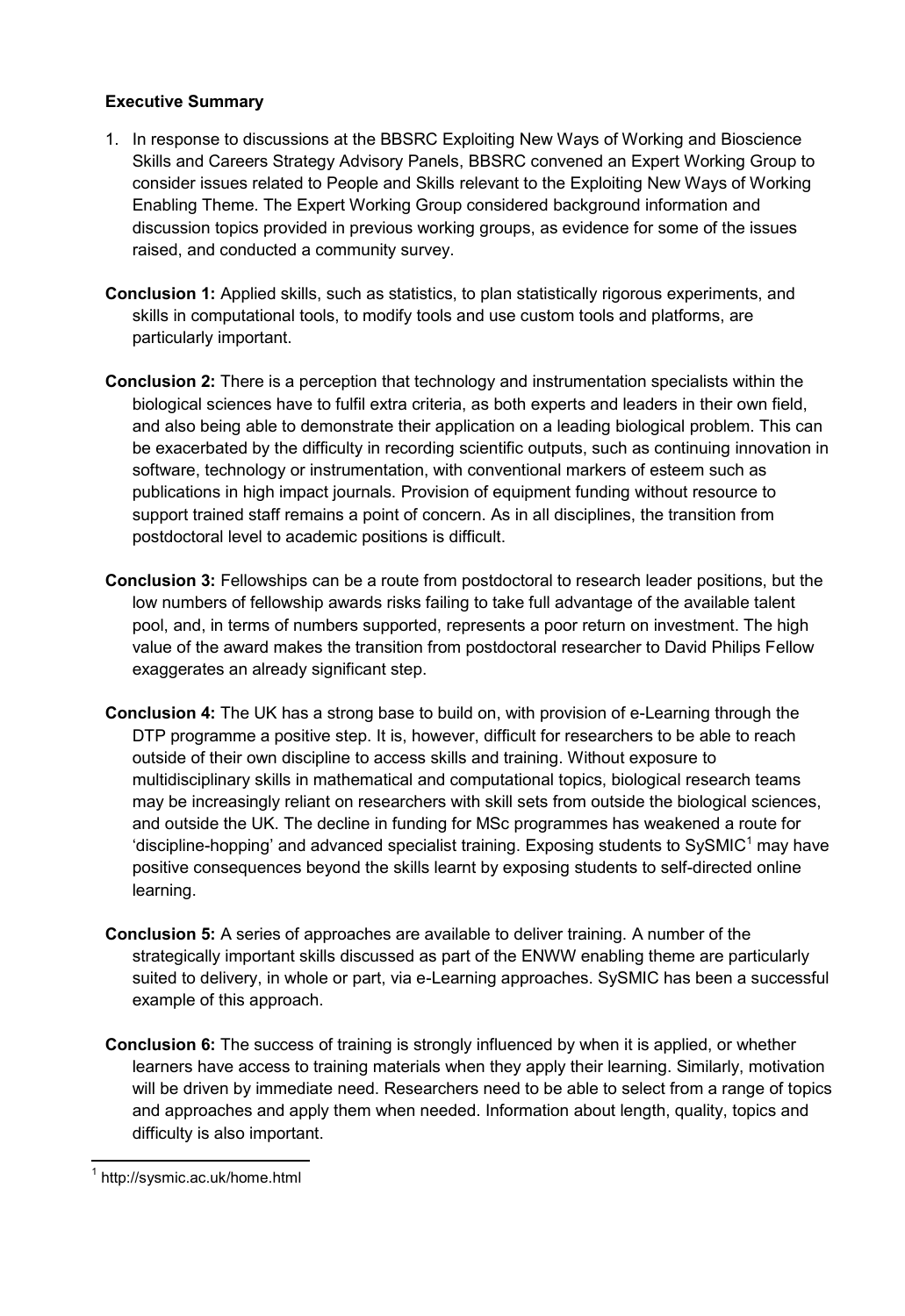- **Conclusion 7:** The survey information provided valuable background evidence on the skill levels of both postgraduate and postdoctoral researchers. A refined version of the survey, produced for the postdoctoral researchers, will be a useful tool for monitoring progress of any implementation of findings from the Expert Working Group.
- **Conclusion 8:** Networks for postgraduate students may make a valuable contribution to raising awareness of training opportunities and disseminating information.
- **Recommendation 1:** Researchers skills need to be increased for all career stages in the following areas; basic skills in scripting, coding and bioinformatics. Applied skills in mathematical modelling, applied statistics (experimental design) and data management, including data visualisation are required by all researchers and should be the focus of efforts.
- **Recommendation 2:** BBSRC should pay close attention to the career transition from postgraduate researcher to research leader for researchers working in ENWW topics, in particular instrumentation/technology specialists, and should establish whether the evidence for difficulties in career transition match the perception and should seek to support them where possible.
- **Recommendation 3:** The numbers of fellowships for technical and instrumentation specialists should be examined, and BBSRC should consider whether there are particular risks in the numbers and value of fellowships awarded $2$ .
- **Recommendation 4:** BBSRC should consider how to increase awareness of and availability to different mechanisms of training in ENWW topics. E-approaches are particularly suited to ENWW topics. Researchers need the ability to be able to access the training that they require and apply it when needed. A mechanism to support course catalogues and information regarding course quality, and where appropriate, accreditation would support researcher decisions.
- **Recommendation 5:** BBSRC should consider clarifying guidance to ensure researchers consider providing adequate provision for training in grant proposals.
- **Recommendation 6:** The surveys should be followed up and continued with a view to monitoring progress in key areas. The surveys can be tailored to track progress in, and use of particular courses or mechanisms.

 $\overline{\phantom{a}}$ 

 $2$  Since the report was completed, review of BBSRC strategy for investing in fellowships has concluded, see <http://www.bbsrc.ac.uk/about/policies/reviews/consultations/1503-review-investing-in-fellowships/>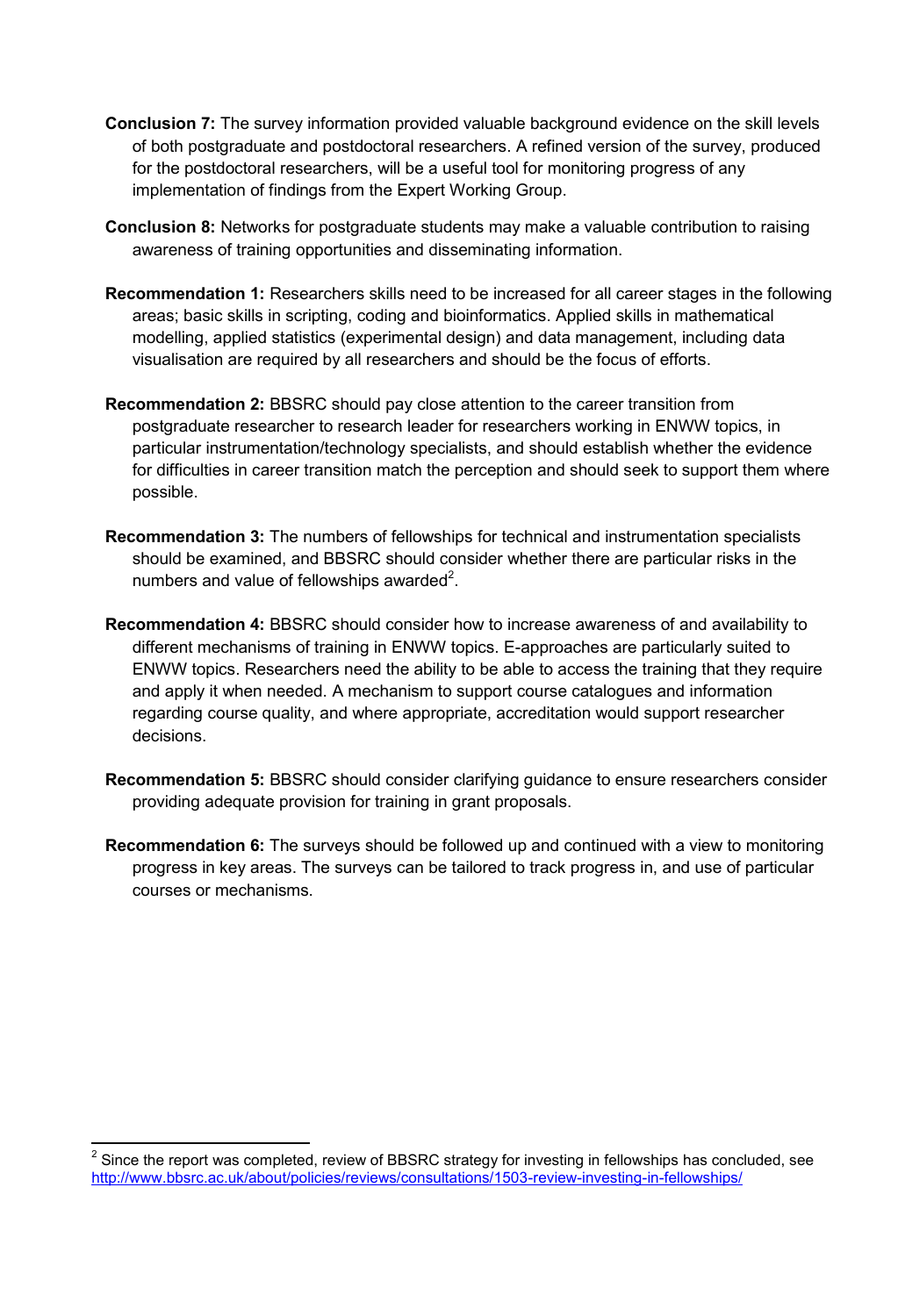#### **General Context**

- 1. BBSRC has a role in supporting researchers at all stages of the research careers 'pipeline', including researchers who move into a role outside academia. The Bioscience Skills and Careers Strategy Advisory Panel provides advice to BBSRC on all aspects of this pipeline, and in doing so has developed a Research Careers Framework (**Annex 1**) to help illustrate different elements of a research career and associated skills provision. It may be useful in considering BBSRC strategy for support of ENWW skills.
- 2. The Exploiting New Ways of Working (ENWW) Strategy Advisory Panel provides advice to BBSRC on issues relating to the Exploiting New Ways of Working Strategic Priority. ENWW covers cross-cutting science areas such as synthetic biology, bioinformatics, computational biology, instrumentation, technology development and systems biology<sup>3</sup>.

#### **Bioscience Context**

- 3. There have been a number of reports on scientific disciplines and applications within the purview of the ENWW Strategy Advisory Panel over the past five years. The issue around the provision of skills and career structures has been identified in many of these reports.
- 4. For example, skills and careers issues in e-Science and computational biology were highlighted in two reports on e–Infrastructure, for BIS in 'A Strategic Vision for UK e-Infrastructure<sup>4</sup>' and in the RCUK Review of e-Science<sup>5</sup>. In biological sciences, the need for skills in this area was highlighted in the BBSRC Review of the Computational Requirements of the Biological Sciences<sup>6</sup>.
- 5. Mechanisms for skills underpinning technology development and instrument operation have been discussed. ERA-Instruments (the ERA-net in Instrumentation) considered skills provision as a component of instrumentation facilities, where they can be embedded alongside provision of services. Current large-scale European projects in instrumentation and technology in the life sciences consider training elements<sup>7</sup> as an important part of their projects. Training for many of these disciplines, including bioimaging and 'omic technologies, will require skills in both instrumentation and also in data handling $8$ .

# **General Training Opportunities**

6. BBSRC has been heavily involved in supporting ELIXIR, the European data and bioinformatics project. ELIXIR is an inter-governmental organisation, which builds on existing data resources and services within Europe. It follows a hub-and-nodes model, with a single Hub located in a new building alongside EMBL-EBI in Hinxton, Cambridge, UK and a growing number of Nodes located at centres of excellence throughout Europe.

<sup>&</sup>lt;sup>3</sup> <http://bbsrc.ac.uk/research/new-ways-of-working.aspx>

<sup>4</sup> <http://www.bis.gov.uk/assets/biscore/science/docs/s/12-517-strategic-vision-for-uk-e-infrastructure.pdf>

<sup>5</sup> [http://www.epsrc.ac.uk/newsevents/pubs/rcuk-review-of-e-science-2009-building-a-uk-foundation-for-the-transformative-](http://www.epsrc.ac.uk/newsevents/pubs/rcuk-review-of-e-science-2009-building-a-uk-foundation-for-the-transformative-enhancement-of-research-and-innovation/)

[enhancement-of-research-and-innovation/](http://www.epsrc.ac.uk/newsevents/pubs/rcuk-review-of-e-science-2009-building-a-uk-foundation-for-the-transformative-enhancement-of-research-and-innovation/)

<sup>&</sup>lt;sup>6</sup>[Reference/webpage no longer available – May 2016]<br><sup>7</sup> F.e. FureBielmesins http://www.eurabielmesins.eu/sent

E.g. EuroBioImagin[g http://www.eurobioimaging.eu/content-page/wp13-training](http://www.eurobioimaging.eu/content-page/wp13-training)

<sup>&</sup>lt;sup>8</sup> [http://www.era-instruments.eu/downloads/final\\_report.pdf](http://www.era-instruments.eu/downloads/final_report.pdf)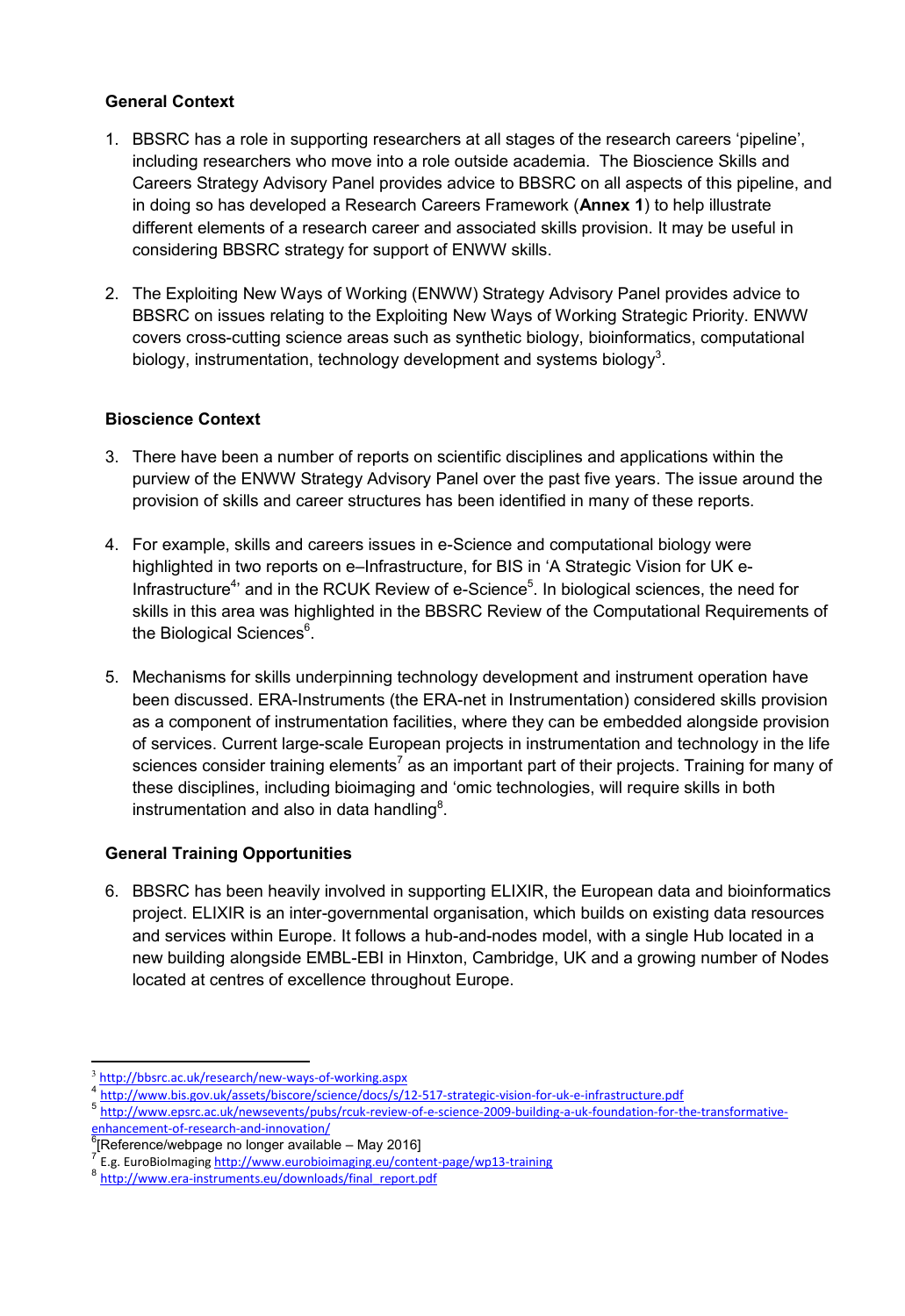- 7. The UK ELIXIR node will focus on training. This is intended to be delivered in specialised centres, in courses, and through e-Learning, in partnership with other ELIXIR Nodes and agencies. ELIXIR-UK will initially train postgraduate, postdoctoral and mid-career scientists, and will focus on the research-intensive bioscience and environment industries.
- 8. The Genome Analysis Centre (TGAC a BBSRC strategically-funded Institute) also has a role in training, and is developing strategy in this area.
- 9. The Global Organisation for Bioinformatics Learning, Education and Training (GOBLET) is a foundation which aims to provide a global education and support network for both students/trainees and trainers in bioinformatics. GOBLET intends to bring together bioinformatics trainers and trainees from across the globe.
- 10. GOBLET provides a website<sup>9</sup>, which includes a training portal with links to training materials in bioinformatics. GOBLET also aims to facilitate capacity building in bioinformatics across the world, and to develop standards and guidelines for bioinformatics training.
- 11. The Software Sustainability Institute (SSI) is an EPSRC<sup>10</sup>-funded project based at the universities of Edinburgh, Manchester, Oxford and Southampton that works with researchers across all RCUK disciplines. The project is based around four themes, of skills and training, recognition and reward, career paths, and reproducible research.
- 12. As well as workshops and guidance on training materials, the SSI also operates training courses (Software Carpentry). Software Carpentry<sup>11</sup> is a collaboration to teach researchers software development, via training courses. These training courses, termed 'boot camps' are interactive, two-day workshops which give researchers basic training in software development skills.
- 13. Horizon 2020 has proposed activities aimed at the development of computational skills. For example, under the European research infrastructures (including e-Infrastructures) workprogramme, INFRASUPP-4-2015 –New professions and skills for e-infrastructures, aims to define university curricula, develop and execute training programmes, support professional development and support networking activities.
- 14. The European Medicines Research Training Network<sup>12</sup> (EMTRAIN) is a project funded via FP7. The project seeks to establish a pan-European platform for education and training covering the whole lifecycle of medicines from basic research through clinical development to pharmacovigilance. The consortium consists of six pan-European biomedical research infrastructures from the ESFRI roadmap. EMTRAIN contains workpackages that look at both Masters and PhD training, as well as continuing professional development.

#### **e-Learning**

15. At its broadest e-Learning has been defined by researchers at EMBL-EBI as the "delivery of education though electronic media<sup>"13</sup>. More specifically it can be defined as "the current

<sup>9</sup> www.mygoblet.org

At the time of discussion – the latest renewal has co-funding from BBSRC and ESRC

<sup>11</sup> http://www.software-carpentry.org/

<sup>12</sup> <http://www.emtrain.eu/index.php/about>

<sup>13</sup> Wright *el al*. *Brief Bioinform*. 2010 , 11, 552-62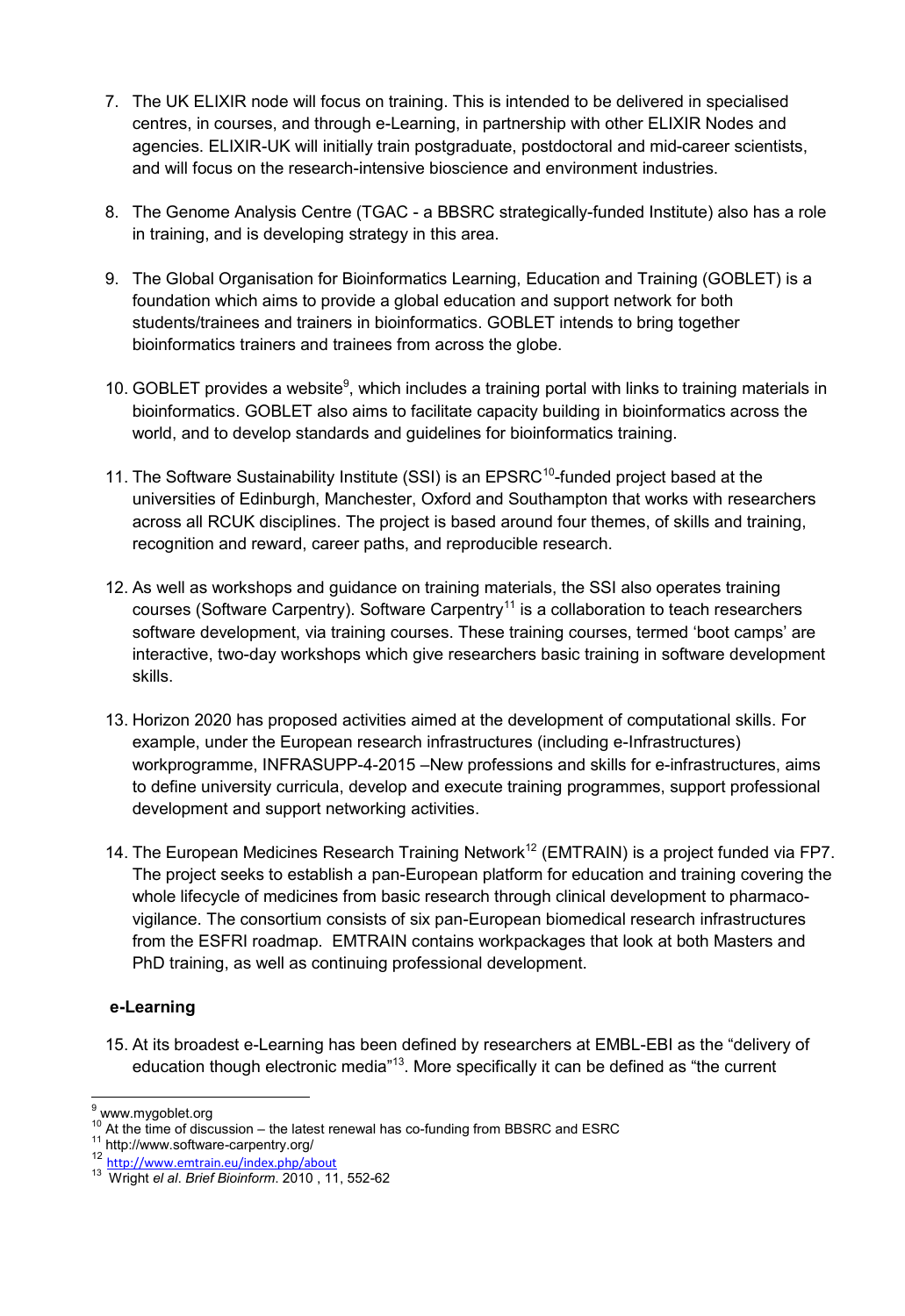technological solution to the problem of finding the best match between the needs of a given set of learners to a given content, using a given set of learning tools"<sup>14</sup>. These definitions include both synchronous methods where training activities are simultaneously delivered to other locations (e.g. through tele- or web conferencing) and asynchronous programmes where trainees can access training material and interact with each other online at their own pace. The use of "blended courses" can allow the combination of face to face interactions at teaching institutions with asynchronous learning through the provision of training material on an e-Learning platform.

- 16. A challenge associated with e-Learning courses is ensuring the teaching materials are of good quality. Achieving this can be problematic due to a lack of recognition for trainers and the time involved in creating content for good quality teaching; it is estimated that eight hours is required to plan one hour of good teaching material<sup>15</sup>.
- 17. Those providing training may be from a technical rather than a communications background and this can also create problems for effective teaching<sup>16</sup>. Furthermore, although trainers may have technical knowledge, they lack formal training themselves and so again may be unaware of the best mechanisms by which to teach their material. This has been noted in bioinformatics<sup>17</sup>. With the increasing demand for training, there is also therefore a need to train the trainers so that they are expert in both the science and methods they are teaching and the communication skills required to pass on this information effectively. One of the GOBLET network's aims is to hold activities that address the quality of training, training resources and trainers.
- 18. A further challenge faced by those wishing to sign up for e-Learning courses is in finding those courses that are most relevant and judging the quality of the course. A lack of awareness from trainers can also result in a duplication of effort, with different online courses covering the same material. The SSI has suggested that one way to address these problems is the creation of a central training portal where trainers can list their courses, and participants can leave reviews of those they have taken part in<sup>18</sup>. A pilot of this portal has been developed by STFC<sup>19</sup>.

# **MOOCs**

- 19. Asynchronous e-Learning includes massive open online courses (MOOCs). These allow trainers to train large numbers of geographically dispersed trainees at times that are most convenient for the training to be undertaken. Such courses could therefore be used to efficiently train large numbers of researchers in skills such as bioinformatics.
- 20. Provision of training through MOOCs has become more popular as large Higher Education Institutes have provided an increasing variety of free courses. These take place through the provision of online video lectures, activities, tests and platforms to interact with other participants. Courses normally run for cohorts of students over a set time, with tests taking place periodically. These types of highly centralized MOOCs have been called xMOOCs and can be contrasted to "connectivist" cMOOCs which are not typically sponsored or run by

<sup>14</sup> Cohen & Nycz. *J E-Learning & Learning Objects*. 2006, 2, 23-34

<sup>&</sup>lt;sup>15</sup> Outcomes from the workshop for e-Infrastructure trainers, Software Sustainability Institute, 2013 Cohen

<sup>16</sup> 17 & Nycz. *J E-Learning & Learning Objects*. 2006, 2, 23-34

Schneider *et al*. *Brief Bioinfom*. 2010, 11, 544-51

 $\frac{18}{18}$  Outcomes from the workshop for e-Infrastructure trainers, Software Sustainability Institute, 2013

<sup>&</sup>lt;sup>19</sup> [Reference/webpage no longer available - December 2016]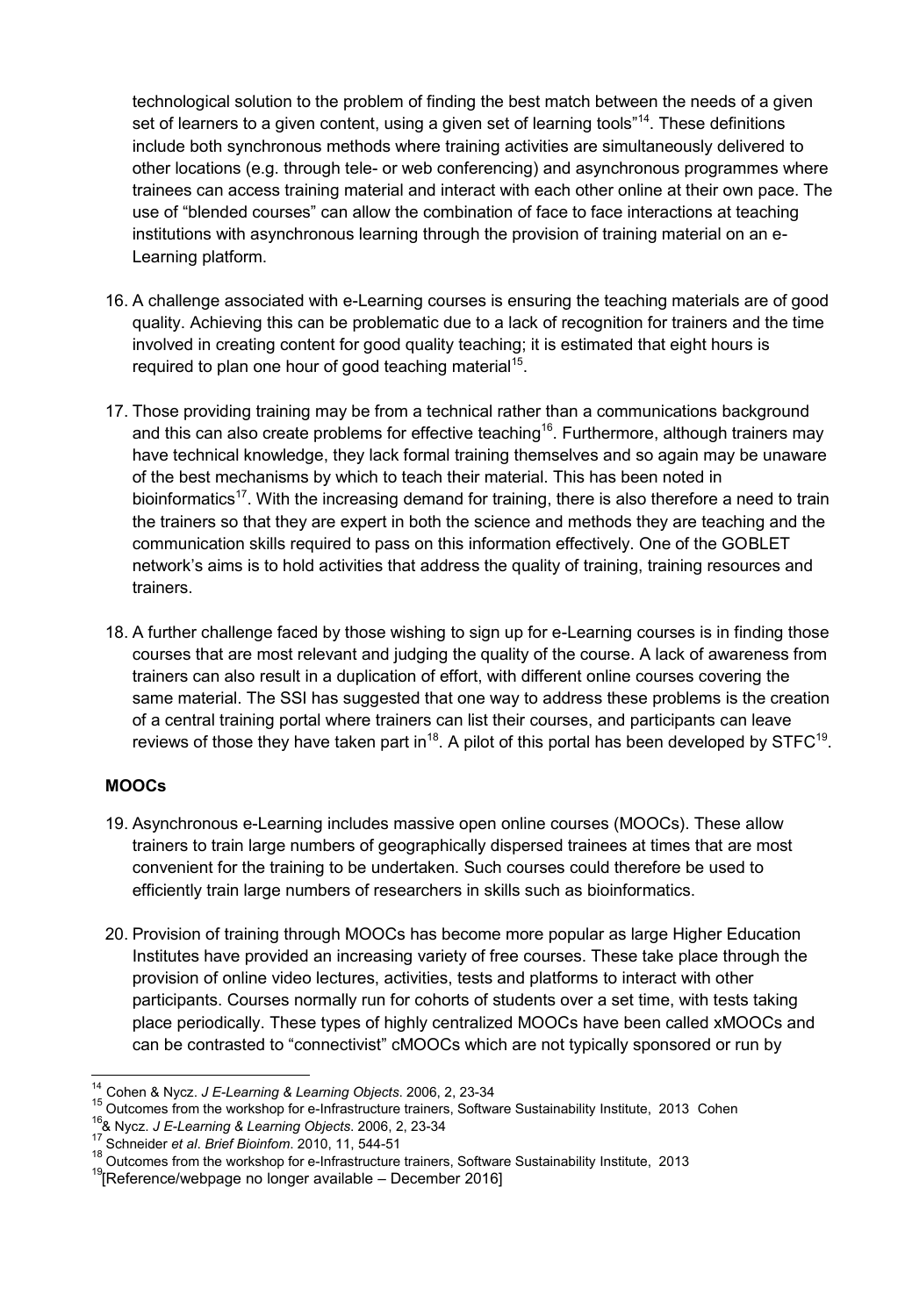Higher Education Institutes but rather tend to be organised by large groups of individuals getting together to study a particular topic at their own pace<sup>20</sup>.

- 21. Taking part in the course content of MOOCs is frequently free of charge, but xMOOCs may charge fees for taking exams and gaining certification. The major providers of xMOOCs are Universities who offer their courses through an organisation that provides a common platform for course delivery. Based in the USA the major platforms are Coursera [\(www.coursera.org\)](http://www.coursera.org/) that was established by academics from Stanford University and has around 9.5 million users<sup>21</sup>, the not for profit EdX [\(www.edx.org\)](http://www.edx.org/) that was established by MIT and Harvard University, and Udacity [\(www.udacity.com\)](http://www.udacity.com/) which features courses from the University of Virginia and San Jose State University. In the UK, FutureLearn [\(www.futurelearn.com\)](http://www.futurelearn.com/) has recently been established by the Open University and features courses from Universities around the world including Bristol University, the University of Nottingham and Monash University.
- 22. Common to most MOOCs is a high number of registered trainees and a high dropout rate; courses have an overall completion rate of less than 7% with the most completed courses having a completion rate of  $19\%^{22}$ . However, this low completion rate is often not viewed as a failure by course providers, who point to the fact that many who sign up do so only to find out the basics of a subject and never intend to complete the course. The completion rate of those registrants who go on to show an active interest in the course, e.g. through completion of a first work assignment or payment of an examination fee have been found to increase to around 45% and 70% respectively<sup>23</sup>.

#### **BBSRC Support for e-Learning**

- 23. To further the skills and training remit towards the utilisation of systems approaches to biology in particular, the Integrative and Systems Biology Strategy Panel, working together with the Bioscience Skills and Careers Strategy Panel, selected development of a custom web-based resource package as a key mechanism to expand mathematical skills across the UK bioscience community.
- 24. This package was solicited via an open call for applications to an initiative titled 'e-Learning for System Biology'. The closing date for this call was in March 2010, and the fund had a value of £1m.

25. The call requested that:

- Courses should be developed that comprise at least 3 modules to enable training to be provided at different levels to researchers:
- Basic mathematics suitable for systems biology.
- Introductory/ basic module in systems biology.
- Intermediate / advanced module in systems biology.

 $\overline{a}$  $\frac{20}{10}$  http://moocnewsandreviews.com/ultimate-guide-to-xmoocs-and-cmoocso/

<sup>21</sup> Kellog. *Nature*. 2013, 499, 369-71.

<sup>22</sup> Parr. *Times Higher Education*. 2013. 9 May.

<sup>23</sup> Kolowich. *The Chronicle of Higher Education*. 2013. 8 April.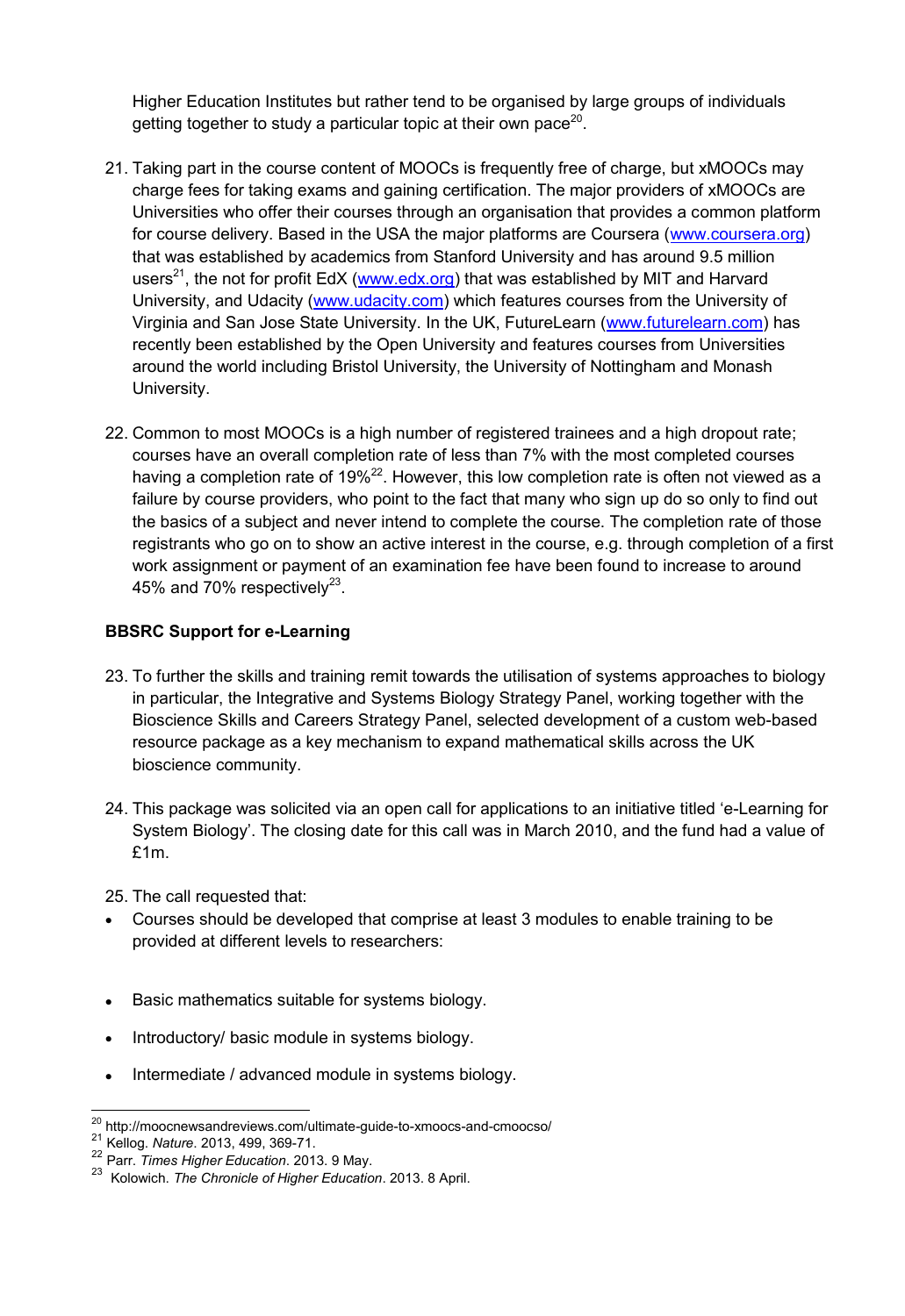The call text for eLSA, including timescales, is included as **ANNEX 2.**

- 26. The successful project (SySMIC) was led by Professor Geraint Thomas at University College London, with Edinburgh, Birkbeck College and the Open University acting as project partners, and is titled SySMIC. [http://SySMIC.ac.uk/home.html](http://sysmic.ac.uk/home.html) . The initial phase of funding will run up to 2017, with the project expected to transition to becoming self-supporting thereafter.
- 27. The course was adopted as a mechanism for delivering training in mathematical and systems approaches to the BBSRC Doctoral Training Partnerships<sup>24</sup>. The course is based on core skills, and focuses initially on use of the software packages R and Matlab. While R is free open source software, Matlab is distributed by Mathworks, and attracts a license fee. This is supported for students registered as being funded by BBSRC.
- 28. BBSRC has currently funded 1250 free SySMIC places over four years for BBSRC-supported researchers. Not all BBSRC Doctoral Training Partnerships (DTPs) utilise SySMIC, but completion of at least the first module of SySMIC is compulsory for students in those DTPs that do. These students are currently being given priority for the course.
- 29. Demand for the course has been higher than anticipated with students and postdoctoral researchers from outside the DTP system requesting to join. As the model for SySMIC clearly signposts that the project should move towards becoming self-supporting, the project leaders have been actively soliciting interest from other research councils and industry.
- 30. SySMIC e-Learning activities can also be supported through BBSRC's Modular Training Partnership (MTP) scheme. MTP funding can be used to pump-prime the development of new training modules for industrially-relevant short training courses at Masters level. The courses need to be developed in close collaboration with industry to ensure the content meets industrial training needs. The courses can be delivered through a variety of mechanisms, including using e-Learning techniques to deliver courses remotely.

# **Initiation of the Expert Working Group**

- 31. Issues related to People and Skills in ENWW topics were discussed at the December 2012 Exploiting New Ways of Working Strategy Advisory Panel Meeting. The Strategy Advisory Panel commented:
- There remains a clear need to address the skills requirements of bioscience researchers at all levels as they relate to computational and bioinformatics skills.
- There is a clear need for skills in this area, particularly in distributed computing, statistical analyses, optimization, machine learning, information retrieval, algorithms and data structure and visualization.
- However, more traditional laboratory skills e.g. building small pieces of laboratory apparatus and experimental set-ups, synthetic chemistry, were also needed.
- There is a large focus on multidisciplinarity and on particular thematic areas, but this should not undermine support for 'conventional' experts The focus in all cases should be on problemsolving skills

 $\overline{a}$ <sup>24</sup> http://www.bbsrc.ac.uk/funding/studentships/doctoral-training-partnerships.aspx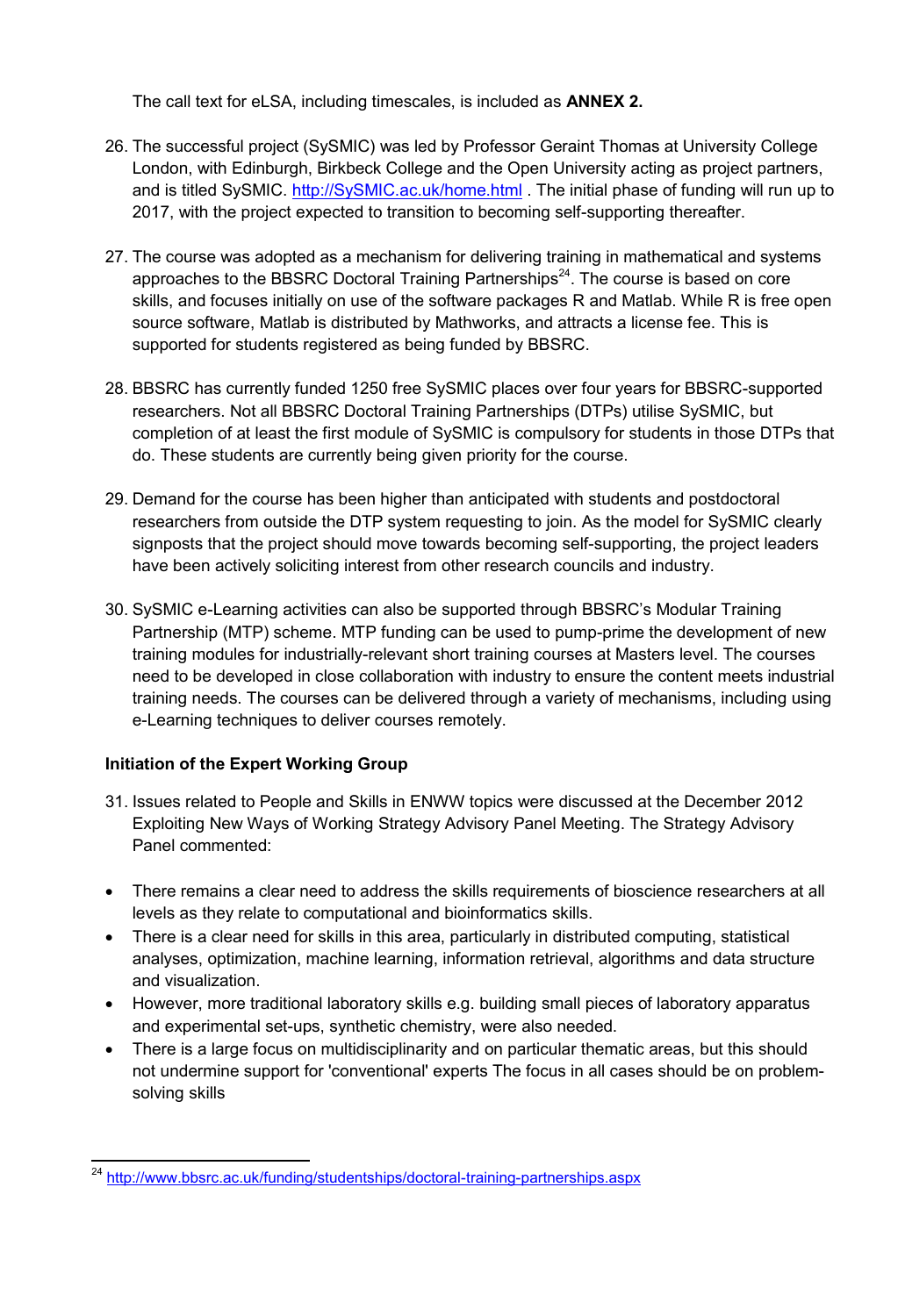- A prescriptive approach might be possible across all the DTPs but it was noted the DTPs themselves cover different strategic areas (e.g. food security versus molecular biology) so this may not be appropriate, noting also the many different post-PhD career paths.
- The Panel questioned whether skills provision was too focused on postgraduate training rather than continuing professional development of the existing workforce (PDRAs and also academics). There is potential to use DTP training materials here, and for DTPs to work together to exchange training materials.
- The move towards an era of data intensive bioscience means that biologists must be able to use informatics tools competently, not just a need to develop developers. There is potential to use online tools to help the DTPs enable each other. This is also applicable to PDRA training/ CPD.
- The Panel supported the establishment of an Expert Working Group for ENWW people and skills.
- 32. The Bioscience Skills and Careers Strategy Advisory Panel concurred with these conclusions. Following this meeting, the process of initiating an Expert Working Group was started. Professor Julian Dow (University of Glasgow) agreed to act as Chair. Professor Dow is a current member of the Exploiting New Ways of Working SAP and provided the necessary continuity with the ENWW SAP. Professor Richard Reece (University of Manchester) was nominated by the Bioscience Skills and Careers Strategy Advisory Panel as their representative.
- 33. After selecting the Chair, the remaining Expert Working Group members were selected to provide a balance of representation of strategic areas, plus expertise in provision of training.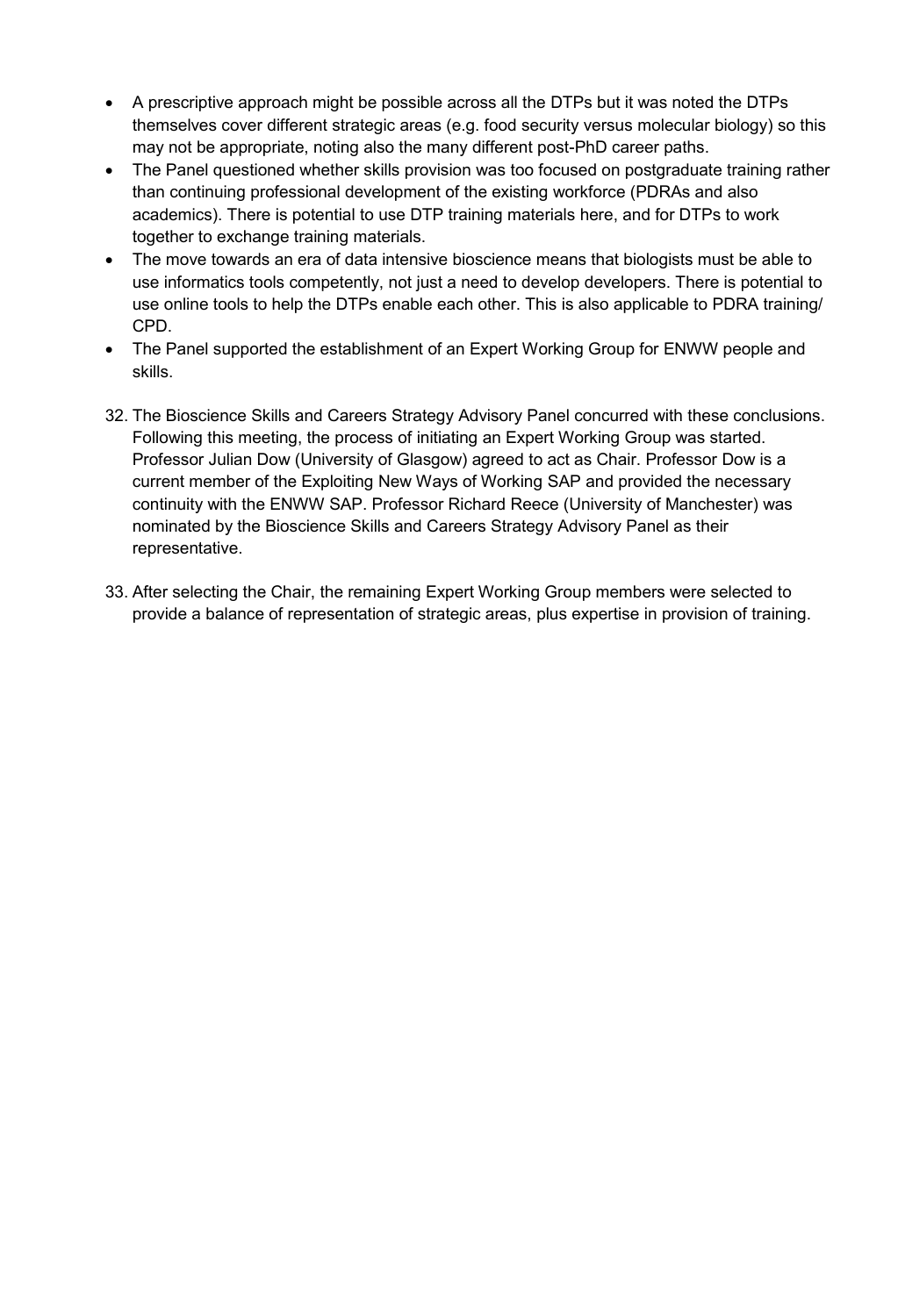## **Expert Working Group Membership and Scope**

34. The membership and scope of the Working Group is included as **ANNEX 3.**

#### **Framework for Discussion**

- 35. The Expert Working Group was invited to consider all aspects of people and skills as they relate to the Exploiting New Ways of Working Strategy. This enabling theme includes technology development and instrumentation; synthetic biology; data-driven biology; computational biology and bioinformatics; genomics; and systems biology *inter alia*.
- 36. The Expert Working Group was provided with a number of pieces of evidence and relevant reports; or extracts of reports.
- 37. These included; relevant extracts from the BBSRC Review of the Computational Requirements of the Biological Sciences, the BBSRC Strategy for Software as an Infrastructure, comments on training from the BBSRC Expert Working Group on Digital Organisms, ERA-Instruments report on the needs of young scientists, and the report from ELIXIR on training in bioinformatics.

#### **Consultations**

- 38. One of the areas in scope for the Expert Working Group was to "Identify any gaps in understanding and advise on what further evidence is required in order to make informed strategic decisions". A second area of the scope to "Consider the current evidence for people and skills issues and identify whether there are any particular areas on which BBSRC should focus its efforts, particularly in relation to science topics; and advise BBSRC on whether there should be a focus at any particular career stage". At their first meeting, in order to address the areas of the scope, the EWG requested that BBSRC initiate a community consultation to solicit information from students currently studying at their Doctoral Training Centres.
- 39. The survey was intended to evaluate the level of bioinformatics, mathematics and statistics knowledge and skills within the BBSRC postgraduate community.
- 40. In developing the survey, all members of the Expert Working Group were consulted for their input. The subject classifications used in this survey were taken from the Joint Academic Coding System (JACS)<sup>25</sup> for consistency of approach across other surveys of the academic community. It was noted that the current primary JACs classifications were not splitting evenly across the remit of BBSRC, hence the second survey additional fields were added that were absent from the primary JACs list: 'Bioinformatics' and Plant Biology.
- 41. To disseminate the survey, the questionnaire was created in SurveyMonkey and sent out directly to the PhD students funded by BBSRC. In total, this survey reached 1,279 students and received 277 responses, giving a response rate of 22%. All responses were anonymised.
- 42. At their second meeting, the EWG requested a second survey to solicit information from postdoctoral researchers. After discussion of the postgraduate survey results, the EWG agreed

 $^{25}$ [Reference/webpage no longer available – September 2016]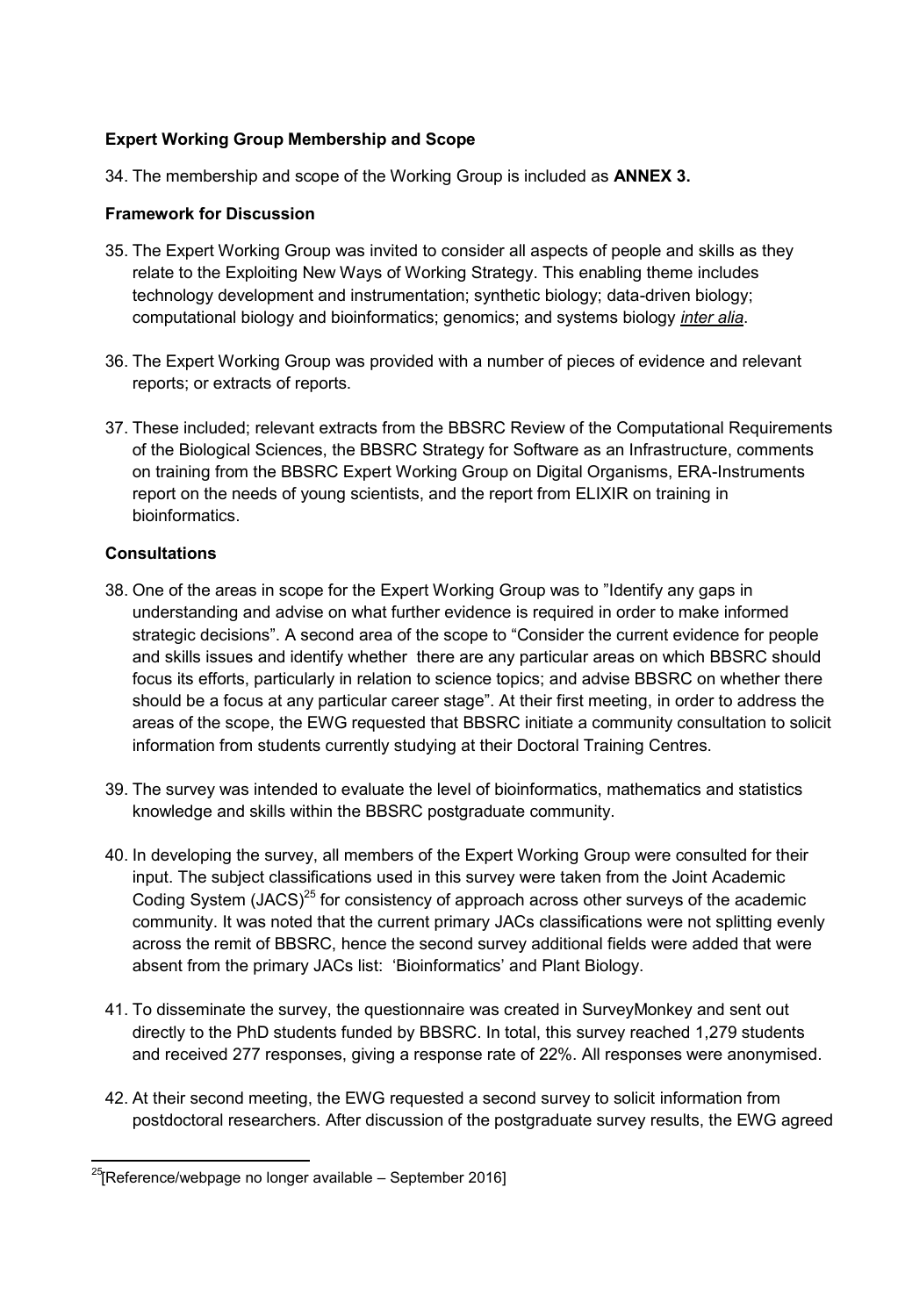on a modified survey that was intended to garner information both on researchers' selfidentified ability in particular areas, as well as their perceived need for those skills.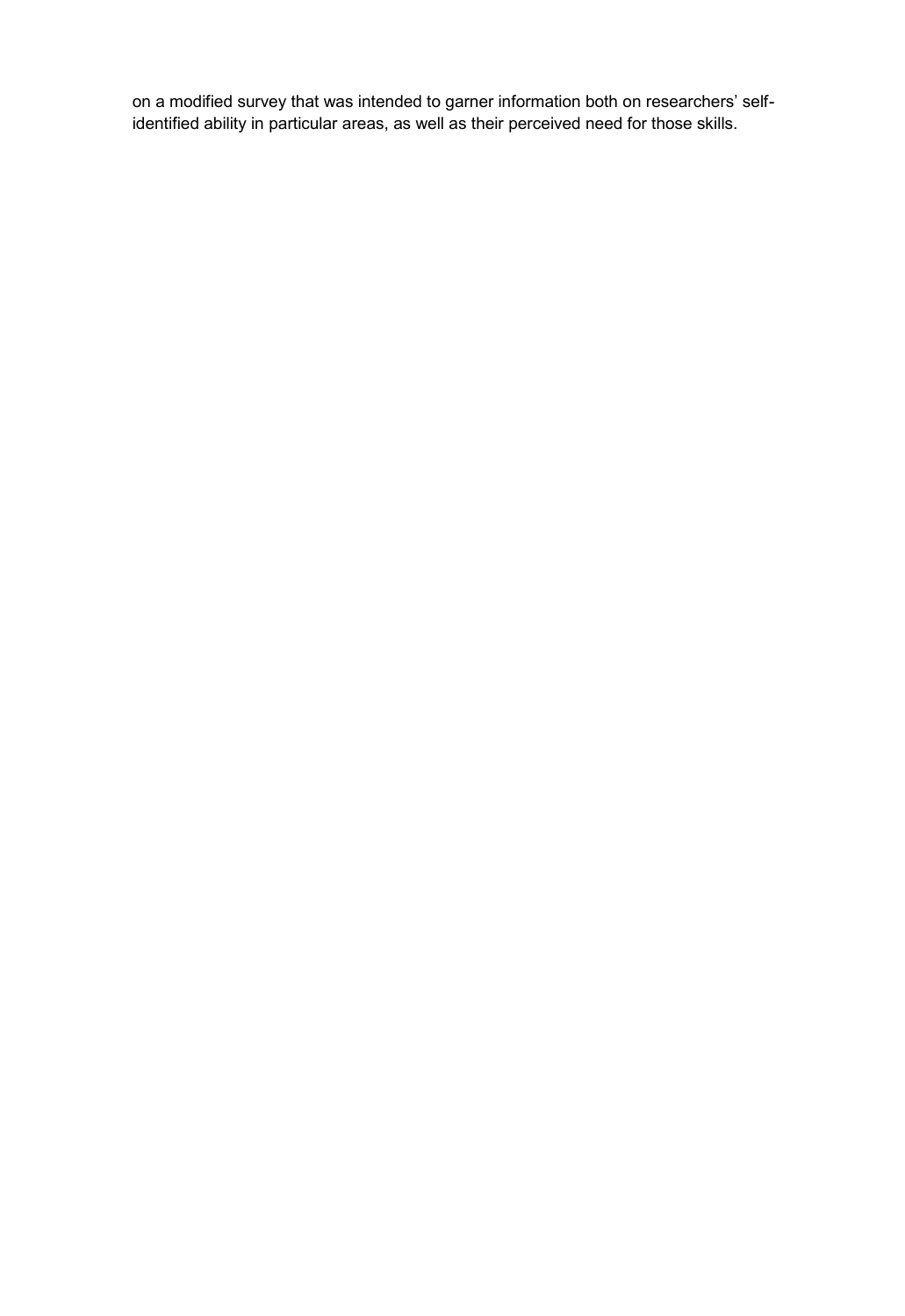#### **Expert Working Group Scope**

## *Scope Item 1. Consider the current evidence for people and skills issues and identify whether there are any particular areas on which BBSRC should focus its efforts, particularly in relation to science topics.*

- 43. This topic covers the EWG discussions concerning whether there are particular areas relating to people and skills in the ENWW remit to which efforts should be particularly directed. The EWG requested two consultations (described in paragraphs 41-45) that provided evidence for the needs of researchers.
- 44. The surveys focussed on computational, mathematical and statistical skills, as other skills within the ENWW underpinning theme (such as genomics, synthetic biology or technology development) could be provided through research-specific training.
- 45. The consultation requested respondents to rate their own abilities in different categories on scales of 1-5. The first survey was distributed to PhD students, and a second, refined version to postdoctoral researchers. Refinements included giving benchmarking examples to the scale to encourage consistency, and a second set of questions where respondents were asked both ability and perceived need. The limitations of the surveys are inherent to self-reporting. Firstly, respondents with a lack of knowledge or training in the area tend to be less able to report accurately on their ability in that topic. Similarly, respondents with little knowledge or training in an area are less able to gauge the utility of those topics to their own research.
- 46. With those caveats, self-reported skills in scripting, modelling and coding were low. As a general rule, an acceptable level in most topics would be for the majority of respondents to report their ability at the mid-point of the scale, i.e. a '3'. The ability to apply knowledge is as important as having the knowledge in the first place. For example, the ability to customise tools was considered more important and urgent than improving the absolute knowledge of computational approaches. Non-commercial custom designed platforms to enable automated data acquisition (such as LabView or MicroManager) also require some technical knowledge and understanding of workflows. Similarly, while some ability in statistics was considered to be a necessity, researchers must be able to apply this to plan and execute statistically rigorous experiments.
- 47. In comparing the self-reported abilities with reported years of postdoctoral experience, there was no major difference apparent between more postdoctoral experience and increased skill levels. It can be inferred that postdoctoral researchers were not acquiring these skills with experience, instead utilising skills that they already had. There is some evidence that skilled individual are also leaving the field. This implies a requirement for training courses in the basic ENWW skills for PDRAs.
- 48. Topics important to BBSRC including systems biology, plant science/food security and industrial biotechnology may require particular skills sets, which may require particular attention and monitoring. Newer areas such as stem cells, tissue engineering, genome editing and Information theory are also areas that require skills that should be monitored in the future. Finally, engineering, including biochemical engineering, is one area that was not greatly discussed and BBSRC may consider investigating skills in this area in the future.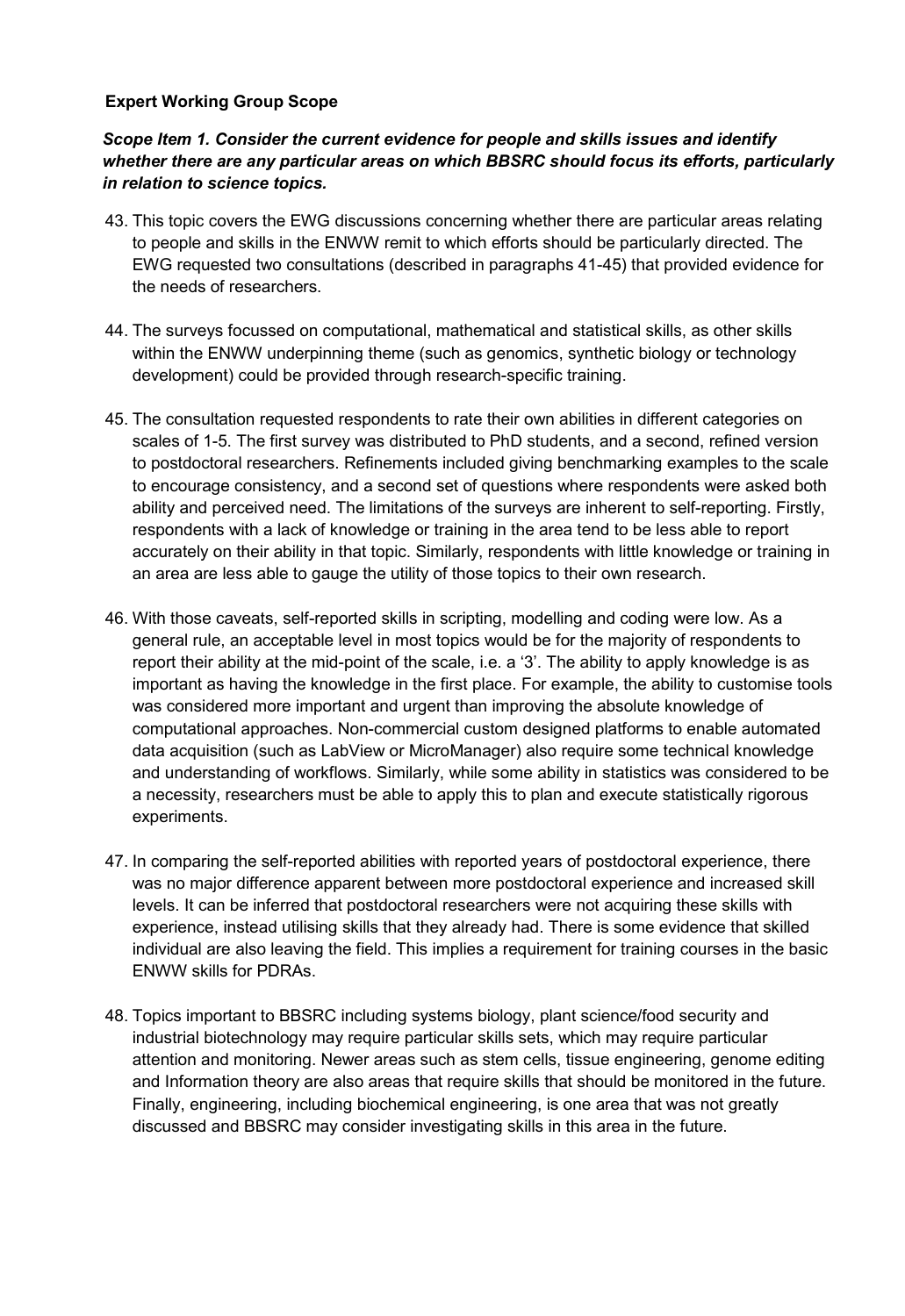# **Conclusion 1.**

**Applied skills, such as statistics, to plan statistically rigorous experiments, and skills in computational tools, to modify tools and use custom tools and platforms, are particularly important.** 

## **Recommendation 1.**

**Researchers skills need to be increased for all career stages in the following areas; basic skills in scripting, coding and bioinformatics. Applied skills in mathematical modelling, applied statistics (experimental design) and data management, including data visualisation are required by all researchers and should be the focus of efforts.** 

## *Scope Item 2. Consider people and skills issues at all career levels and advise BBSRC on whether there should be a focus at any particular stage.*

- 49. The second scope item is intended to examine whether the issues affect any particular career stage above any other, and whether an intervention at one particular career stage will have benefits over and above any other stage
- 50. A balance between specialist and multidisciplinary researchers needs to be struck to enable effective research across the BBSRC remit. However, there remains a perception of barriers to career progression, thought to be particularly difficult for researchers who specialise in technology or instrumentation in the biological sciences.
- 51. The biological sciences are seeing an increasing reliance on advanced technologies, both in areas where instrumentation has been established, and also in newer areas. This in turn increases the requirement for technology specialists across the biological sciences. Although technology specialists can be leading in their own areas, it can be difficult to secure the required markers of esteem (publications, grant funding) in the biological sciences without a compelling biological question, frequently provided via collaboration. Without this, it can be difficult to secure a research leader position. There are limited opportunities for career progression without being a research leader. There is recognition that there is a bottleneck at this transition, and the provision of more flexible technical roles has been suggested as a possible solution $^{26}$ .
- 52. The numbers of David Philips (DF) Fellowships awarded annually is relatively low, and are of high value. A fellowship is a useful mechanism to use for researchers who are intending to move from postdoctoral to research leader positions. However, the low number of fellowships awarded means that those opportunities are restricted within the BBSRC remit. Applicants in ENWW topics may have impacts such as software or technology that are not reflected or captured proportionally as publications.
- 53. A broader point is that the low numbers of fellowships awarded does not necessarily represent a contribution to selecting the best researchers. Given that researchers may not fulfil early promise, or they may leave the field, a low number of awards risks a poor return on investment. Furthermore, as the value of the award is high, new DP Fellows could potentially be leading groups consisting of up to two PDRAs and a technical post. This represents a significant increase in responsibility from a postdoctoral research post and may be an

 $^{26}$ [Reference/webpage no longer available – May 2016]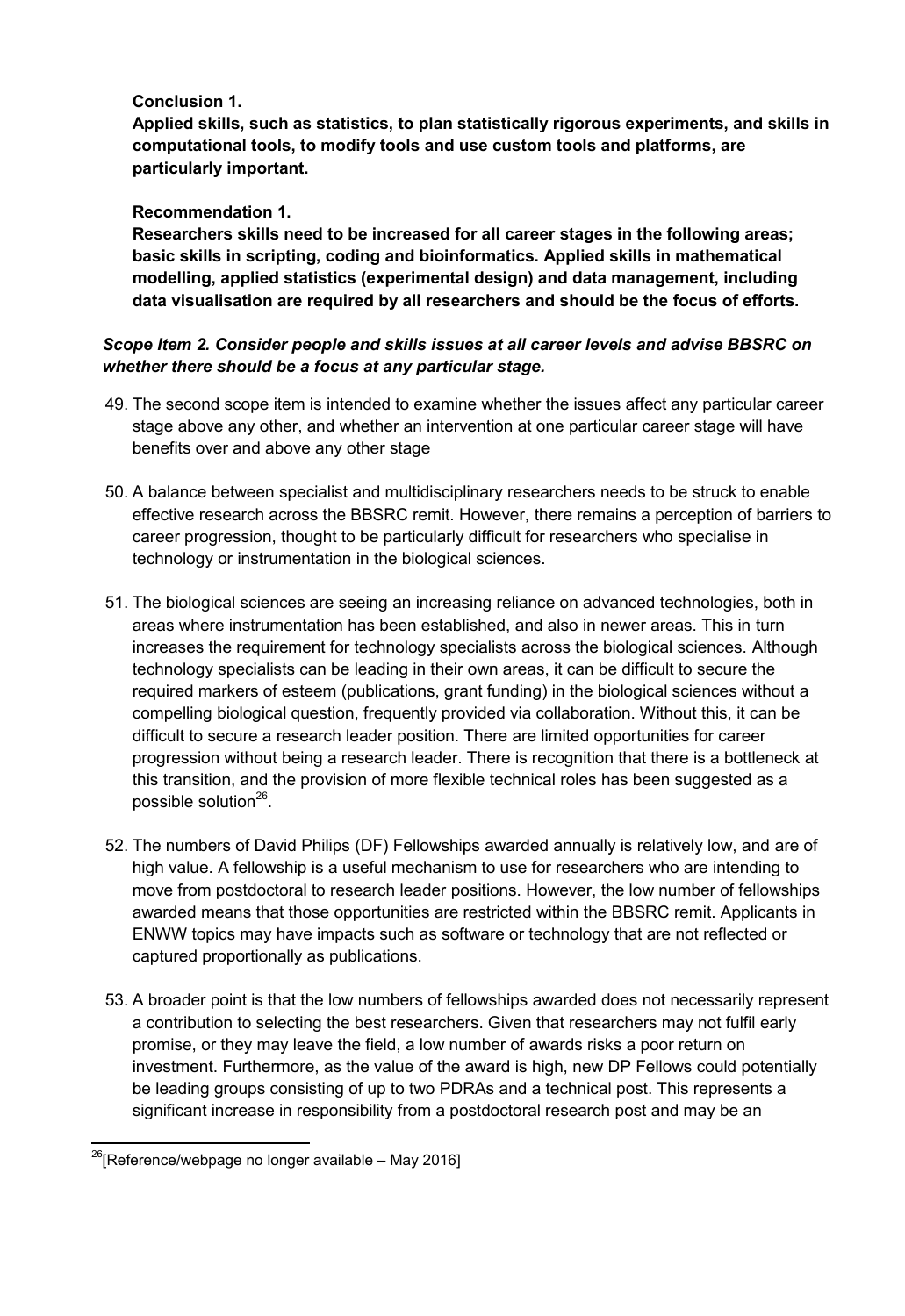additional risk<sup>27</sup>. In light of these points, there may be merit for an interim fellowship stage in between an early career postdoctoral researcher and the DP Fellowships<sup>28</sup>.

- 54. While previously, there was a reasonable expectation that recipients of fellowship posts would also be offered permanent academic positions, this is not currently necessarily true. There needs to be a clear career path for fellows, otherwise they may continue their career by applying for a second or third fellowship, or simply leave the field.
- 55. Many of the schemes noted are good training for early career researchers to enter academia: far fewer prepared researchers for entry into industry. Given the low numbers of postdoctoral researchers who will receive an academic position, there may be virtue in considering industry as a destination (and other training outside academia).
- 56. There is no evidence that the issues discussed affect any one career stage more than others. Training and education should be available for all researchers, from postgraduate students to group leaders.

#### **Conclusion 2.**

**There is a perception that technology and instrumentation specialists within the biological sciences have to fulfil extra criteria, as both experts and leaders in their own field, and also being able to demonstrate their application on a leading biological problem. This can be exacerbated by the difficulty in recording scientific outputs, such as continuing innovation in software, technology or instrumentation, with conventional markers of esteem such as publications in high impact journals. As in all disciplines, the transition from postdoctoral level to academic positions is difficult.** 

#### **Conclusion 3.**

**Fellowships can be a route from postdoctoral to research leader positions, but the low numbers of fellowship awards risks failing to take full advantage of the available talent pool, and, in terms of numbers supported, represents a poor return on investment. The high value of the award makes the transition from postdoctoral researcher to David Philips Fellow exaggerates an already significant step.** 

#### **Recommendation 2.**

**BBSRC should pay close attention to the career transition from postgraduate researcher to research leader for researchers working in ENWW topics, in particular instrumentation/technology specialists, and should establish whether the evidence for difficulties in career transition match the perception and should seek to support them where possible.** 

#### **Recommendation 3.**

 $\overline{a}$ 

**The numbers of fellowships for technical and instrumentation specialists should be examined, and BBSRC should consider whether there are particular risks in the numbers and value of fellowships awarded<sup>29</sup> .** 

 $27$  Since the Expert Working Group report completion, the amount that can be requested by DPFs is now limited to 1M, and this risk has been ameliorated

<sup>&</sup>lt;sup>28</sup> Since the Expert Working Group report completion, the Future Leader Fellowship scheme has been initiated, which may contribute to closing this gap [\(http://www.bbsrc.ac.uk/funding/fellowships/future-leader](http://www.bbsrc.ac.uk/funding/fellowships/future-leader-fellowship/)[fellowship/\)](http://www.bbsrc.ac.uk/funding/fellowships/future-leader-fellowship/)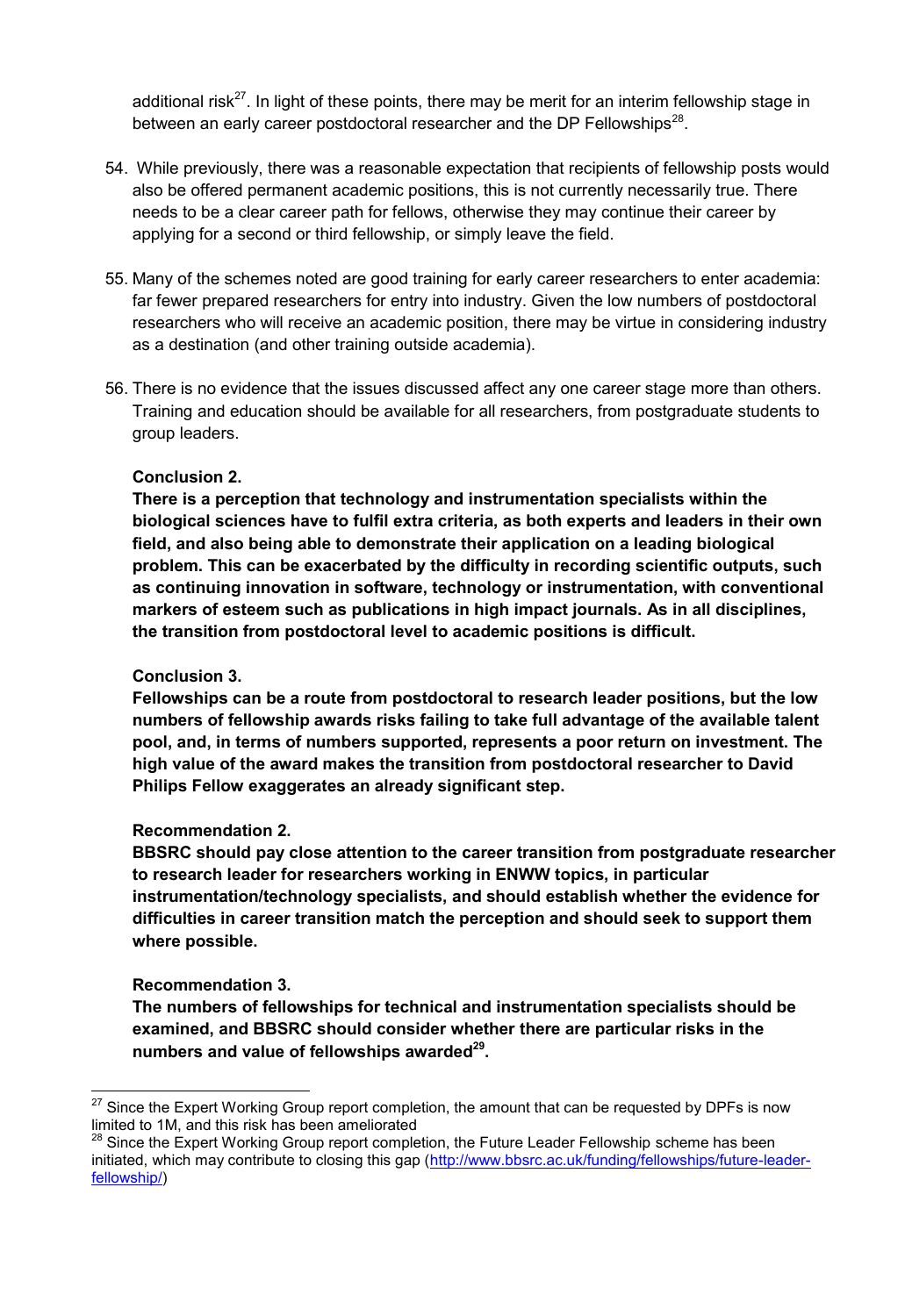*Scope Item 3. Analyse the strengths, weaknesses, opportunities and threats of people and skills issues in the area of ENWW. Identify areas and mechanisms of best practice and use this to identify what currently works well in the UK and abroad.*

57. This item was largely discussed by the Expert Working Group at their first meeting. This was used as a guide for later discussions and the comments incorporate discussions from later meetings.

#### **Strengths**

- 58. UK researchers receive excellent core skills training in all areas, and the DTP model and presence of interdisciplinary fellowships were considered particular strengths.
- 59. The UK research base is well served by the strategic investment in UK research institutes and through the ability of research funders to jointly fund research and infrastructure projects.

#### **Weaknesses**

- 60. The UK skills base could be improved in areas related to data integration and data visualisation. There needs to be community building in all areas of data driven biology. Many researchers working on ENWW topics operate in research silos and the quality of their research would benefit from more data integration and resource sharing. Such activities would be aided by common standards in databases and datasets. The US data infrastructure iPlant<sup>30</sup> was noted as a good example of a platform through which this could be achieved.
- 61. RCUK began core investment in bioinformatics some time ago, but there is a perception that there has not been a clear strategy since to build upon it.
- 62. The removal of core funding for MSc level courses has degraded the ability of researchers to 'discipline-hop' as it is harder to formally retrain.
- 63. As noted in the previous section, particular weaknesses were identified in funding for fellowships and in provision for technology/instrumentation specialists.
- 64. Recent funding awards for instrumentation and equipment from BBSRC are welcome: but capital awards often have no provision for staff to operate and develop the equipment. This further complicates support for technology development specialists.
- 65. Many researchers reported that they were self-taught outside of formal training routes, and that there were few formal courses available in the skills that they were interested in acquiring. There is an apparent lack of available courses in ENWW topics in the UK for researchers.

#### **Opportunities**

66. Researcher mobility has pros and cons for the UK research community in ENWW topics. Subjects such as mathematics have been strengthened by inward migration, but UK researchers may also move abroad, or into non-research roles.

 $\frac{29}{12}$  See Footnote 2

 $30$  [Reference/webpage no longer available – September 2016]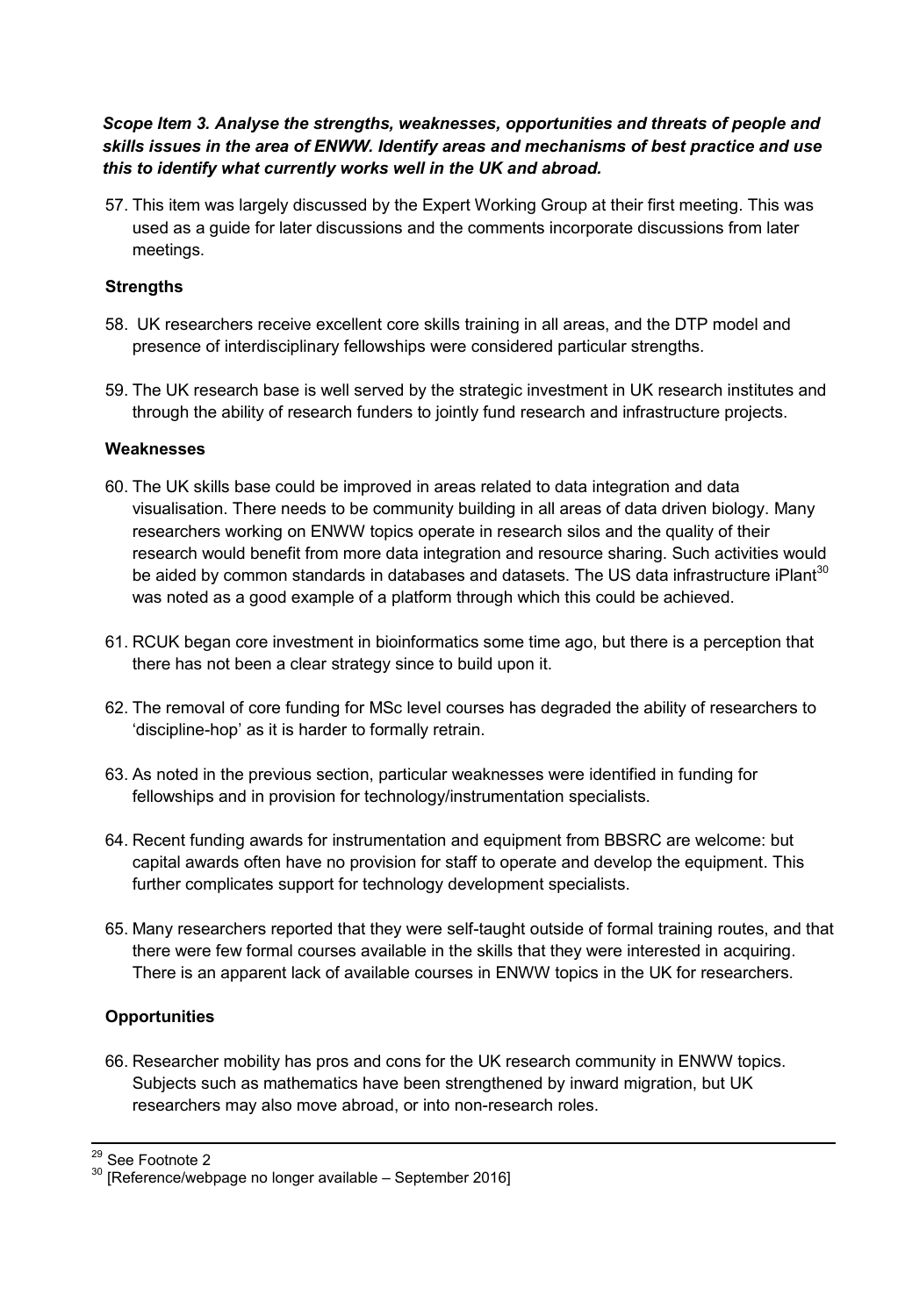- 67. Having funding SySMIC as an e-Learning platform, and using it to deliver training to postgraduates in the DTP system, there is a significant opportunity to build on this, either by expanding SySMIC itself, or by increasing the numbers of courses on offer. There are a number of different training options available in this area. Exposing postgraduate students to SySMIC and e-Learning can drive awareness of mechanisms like SySMIC and others as a legitimate way to receive training, driving culture change.
- 68. Increasing awareness of, and participation in, software development could provide a significant opportunity to foster the bioscience open source community.

#### **Threats**

- 69. The availability and numbers of fellowships had been identified as a threat. There is a significant risk of not making the best investments here, due to the numbers and value involved.
- 70. Training by its very nature is frequently targeted and advertised by practitioners in the same field. A significant threat for new researchers trying to learn core skills in a multidisciplinary field is that they will not be exposed to the right training opportunities, and if they do find out about them, those opportunities will not be targeted towards them.
- 71. Clearly if UK researchers lack the necessary skills they will be unable to compete globally. Similarly, if bioscience researchers lack the necessary skills, they will also fail to compete against researchers from physical sciences who do have coding, programming, computational or statistical skills that they can apply to different topics. This in turn leaves the entire field vulnerable, reliant on a workforce with valuable skills who can be hired away into other roles, not just within the research sector but also outside.
- 72. Industry must not be neglected when considering provision and receipt of training. Many potential training providers exist, both in industry and academia.
- 73. All teaching curricula are currently very crowded, and it is not clear where-, or whether space can be made to include newer topics or allow students to train to develop more contemporary skills.

#### **Conclusion 4.**

**The UK has a strong base to build on, with provision of e-Learning through the DTP programme a positive step. It is, however, difficult for researchers to be able to reach outside of their own discipline to access skills and training. Without exposure to multidisciplinary skills in mathematical and computational topics, biological research teams may be increasingly reliant on researchers with skill sets from outside the biological sciences, and outside the UK. The decline in funding for MSc programmes has weakened a route for 'discipline-hopping' and advanced specialist training. Exposing students to SySMIC may have positive consequences beyond the skills learnt by exposing students to self-directed online learning. Provision of equipment funding without resource to support trained staff remains a point of concern.**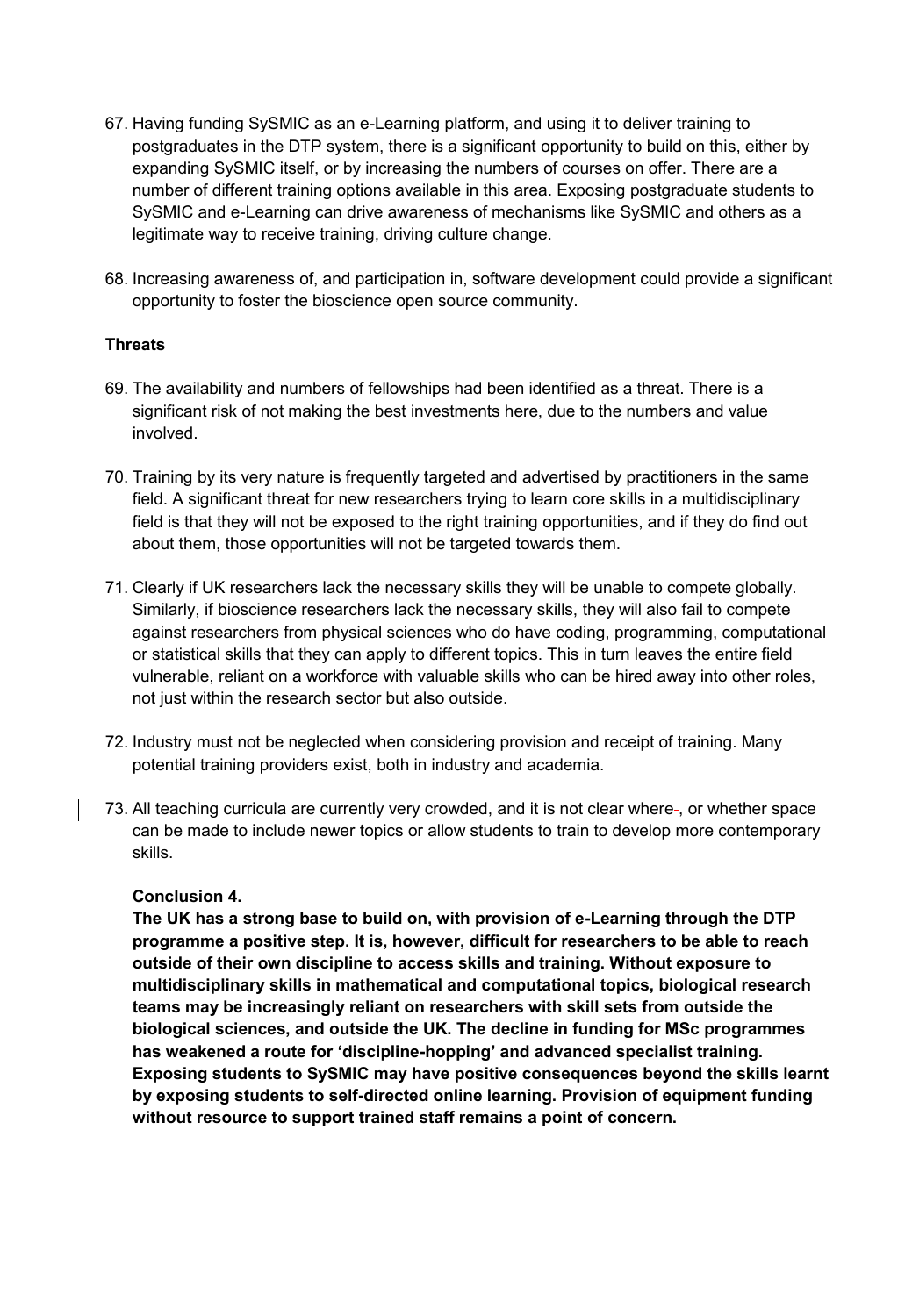#### *Scope Item 4. Advise BBSRC on its approaches to supporting multidisciplinary skills for researchers in ENWW areas.*

- 74. The question of when training should be accessed to be most effectively applied is frequently discussed. Training undertaken where there is a significant period between access and use can fail to have the desired outcome. As there is limited time available for learning, the major driver will always be what is immediately required for research. While this can mean that skills, once learnt, are immediately applied, it can place a limiting factor on opportunities to bring new skills into disciplines where they are not immediately applied. The entry of new skills, methods or techniques into fields of study often requires the entrance of researchers, who already have those skills, into the discipline.
- 75. There are, therefore a number of strands to bring together. Learners must be able to access and use learning at the right time. There also needs to be a facility to allow learners to access courses and materials that they have already taken, either physically, or through virtual networks.
- 76. Learning needs to be available throughout the career pipeline, so that PIs are able to access learning, as well as postdoctoral, postgraduate and graduate researchers.
- 77. Clearly, some of the responsibility for training lies outside of the research council. However, it would be useful to be able to 'calibrate' the level of knowledge that graduate entrants have in order to be able to decide what type and level of training is required. Some level of introductory self-assessment would be useful.
- 78. Project supervisors are keen to ensure that their PhD and postdoctoral students don't become swamped with learning requirements to the extent that it impacts on their research work. The terms and conditions of grants permit up to ten days per year for postdoctoral staff to undertake training. One way to track the training provided is to issue training tokens which can then be 'spent' on courses and training. This would give supervisors confidence that their students (and postdoctoral staff) will not be required to spend excessive time training.
- 79. The view of SySMIC is particularly positive. It is a long course, but delivers core skills that are considered to be important. The skills that are learnt in modelling, coding and statistics may not be utilised immediately, but may instead be useful at different points through research projects. SySMIC materials remain available for access and can be returned to. E-Learning approaches lend themselves to topics such as coding, computing and statistics, and given the apparent success of SySMIC, they are sensible mechanisms to explore disseminating ENWW training. E-Learning approaches can also incorporate trainer-led sessions, using a 'blended' approach.
- 80. In taking these approaches, it is important to note that significant sums have been spent to develop large-scale e-Learning courses, and that they may require dedicated staff to run. The implications of this are that there needs to be consideration of the resource implications for instigating and sustaining e-Learning approaches, and for support staff involved in training.
- 81. A number of training courses, modules and boot camps are already in existence. Those suitable should be brought to the attention of researchers. There is always value in providing or supporting a mechanism to help researchers discriminate and select for quality, length, suitability and level required or provided. Each provider will have slightly different models of operation. GOBLET, for example, has a training catalogue as part of the GOBLET website.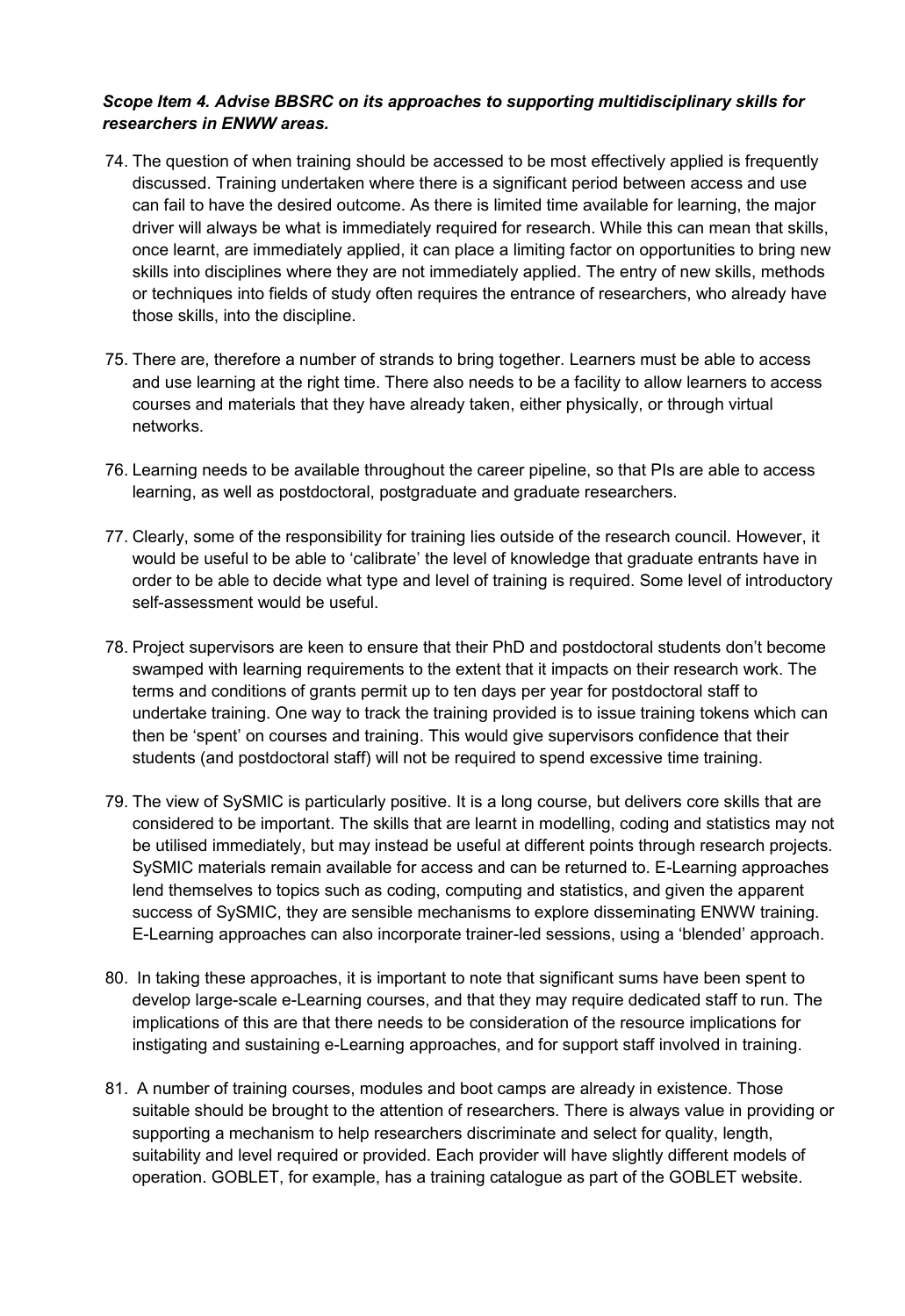Significant value will be added in matching people with the right courses. This may also require a glossary to ensure that there is common understanding of terms that can be applied inconsistently such as 'bioinformatics' and 'systems biology'.

- 82. Potential areas for e-Learning to cover include NGS approaches, biological image analysis, programming and statistics. DTPs could be polled for topics. Related topics that could also be useful include data management and standards, including the ethics of managing large datasets.
- 83. Some basic skills will be required in all topics, in statistics, for example. It is also reasonable to consider with the increasing automation of data collection and multiplication in the number and quality of open source software available, that some basic skills in scripting and coding will be required. Beyond that, the requirements for further training will be dependent on the topic under study.

#### **Conclusion 5**

**A series of approaches are available to deliver training. A number of the strategically important skills discussed as part of the ENWW enabling theme are particularly suited to delivery, in whole or part, via e-Learning approaches. SySMIC has been a successful example of this approach.** 

#### **Conclusion 6**

**The success of training is strongly influenced by when it is applied, or whether learners have access to training materials when they apply their learning. Similarly, motivation will be driven by immediate need. Researchers need to be able to select from a range of topics and approaches and apply them when needed. Information about length, quality, topics and difficulty is also important.** 

#### **Recommendation 5**

**BBSRC should consider how to increase awareness of, and availability to different mechanisms of training in ENWW topics. E-approaches are particularly suited to ENWW topics. Researchers need the ability to be able to access the training that they require and apply it when needed. A mechanism to support course catalogues and information regarding course quality, and where appropriate, accreditation would support researcher decisions.** 

#### **Recommendation 6**

**BBSRC should consider clarifying guidance to ensure researchers consider adequately the provision of training in grant proposals.**

#### *Scope Item 5. Identify any gaps in understanding and advise on what further evidence is required in order to make informed strategic decisions.*

- 84. As discussed in paragraphs 41-45, the Expert Working Group requested two surveys to form an evidence base for discussions on background skills. The first focussed on postdoctoral students, the second on postdoctoral researchers.
- 85. The EWG also requested a presentation from Professor Geraint Thomas, the principal investigator of SySMIC, on progression and numbers currently registered on SySMIC.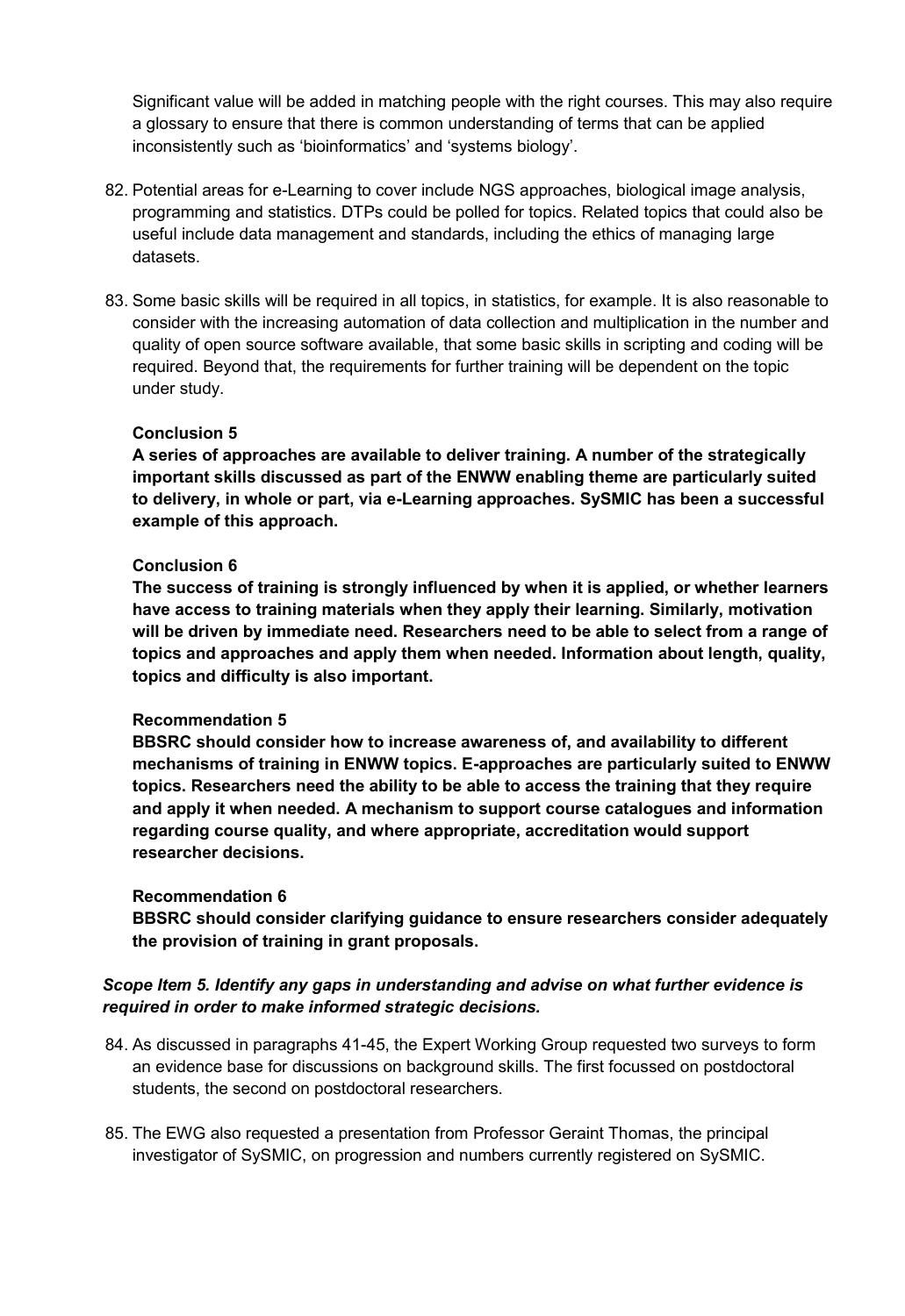**Conclusion 7.The survey information provided valuable background evidence on the skill levels of both postgraduate and postdoctoral researchers. A refined version of the survey, produced for the postdoctoral researchers, will be a useful tool for monitoring progress of any implementation of findings from the Expert Working Group.** 

#### *Scope Item 6. Advise BBSRC on criteria for monitoring implementation and outcomes of the Expert Working Group recommendations, including timeframes.*

- 86. Existing courses and resources could be catalogued and rated via peer approval or accreditation to give confidence to training seekers. Mechanisms should be explored to federate these opportunities.
- 87. The survey data gathered will serve as a useful baseline. To track the effect of the initiatives proposed, the survey needs to be repeated. Follow-up, in depth interviews may also contribute. Surveys can be tailored to ensure accurate information regarding the progress on courses, with feedback to respondents. Further information can be gathered, for example through entry and exit questionnaires.
- 88. Networks have been successful mechanisms for disseminating information and best practice. Given the importance of raising awareness of courses and of peer recommendations of suitability, this could be a valuable contribution to embedding training for ENWW topics. Demonstrator projects using ENWW approaches can also highlight the utility of approaches.

#### **Conclusion 8.**

**Networks for postgraduate students may make a valuable contribution to raising awareness of training opportunities and disseminating information.** 

#### **Recommendation 6.**

**The surveys should be followed up, and continued with a view to monitoring progress in key areas. The surveys can be tailored to track progress in, and use of particular courses or mechanisms.**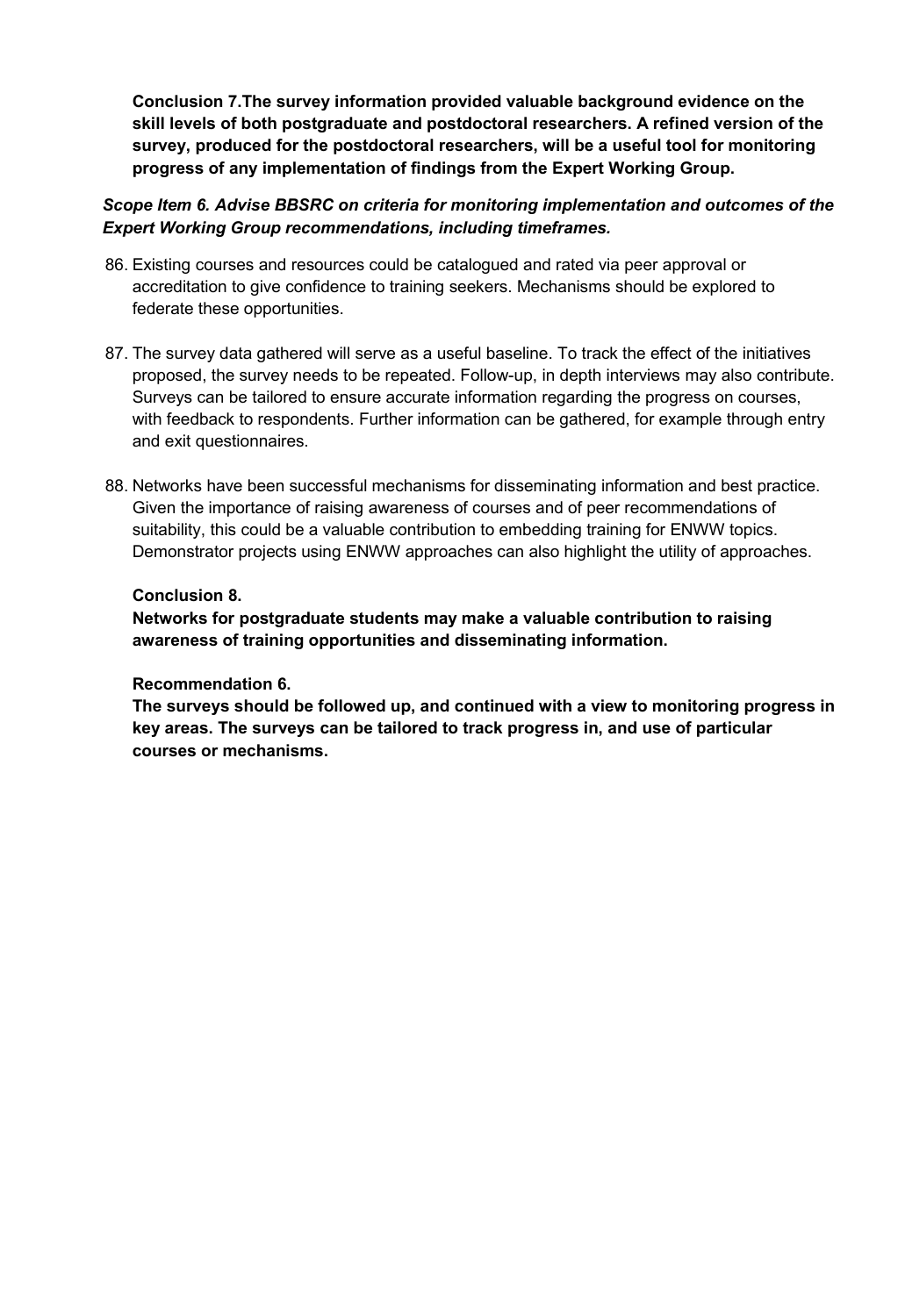#### **ANNEX 1**

**Careers Framework, as developed by the Bioscience Skills and Careers Strategy Advisory Panel.** 

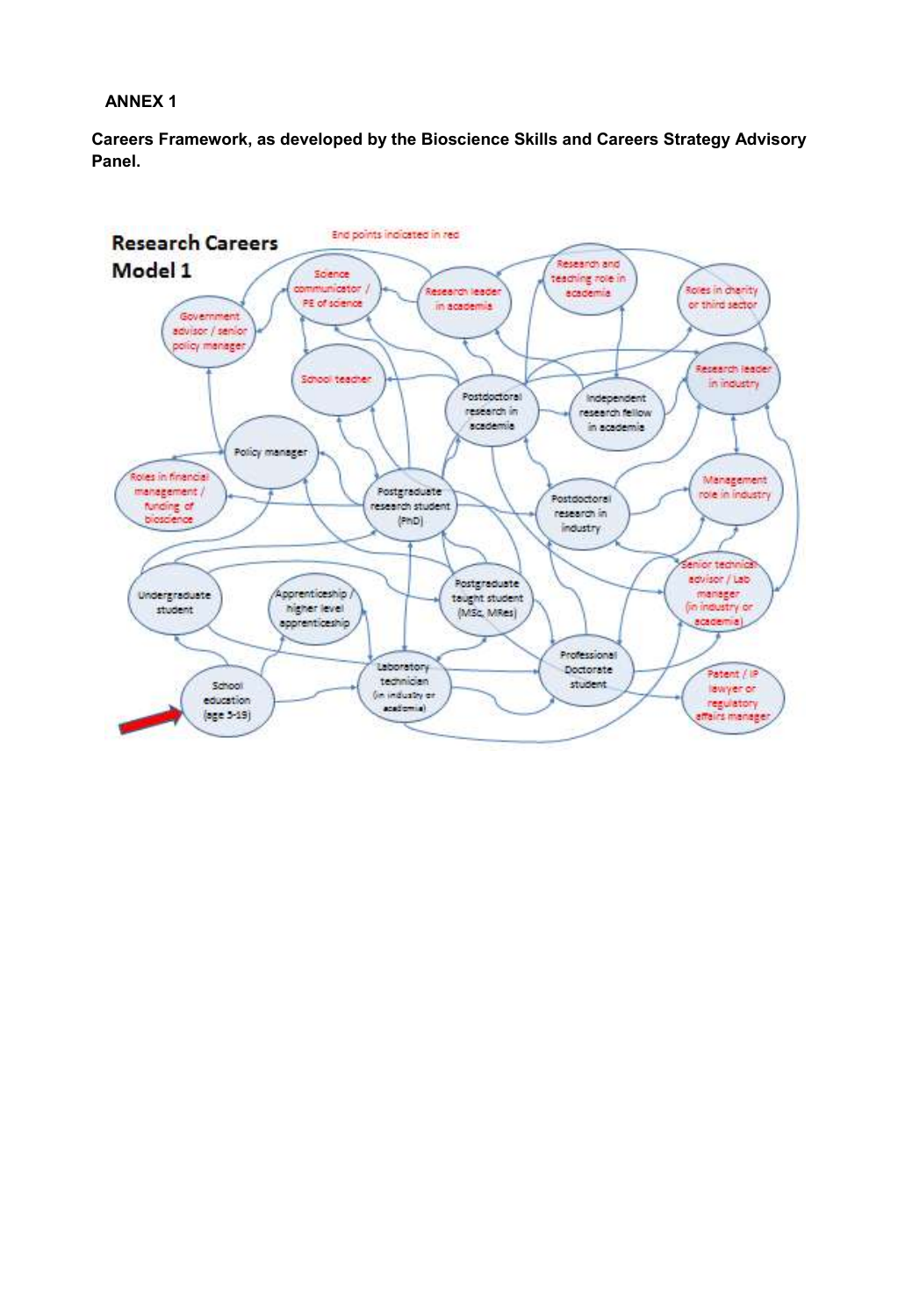# **ANNEX 2**

SySMIC project details can be accessed via Gateway to Research

here.